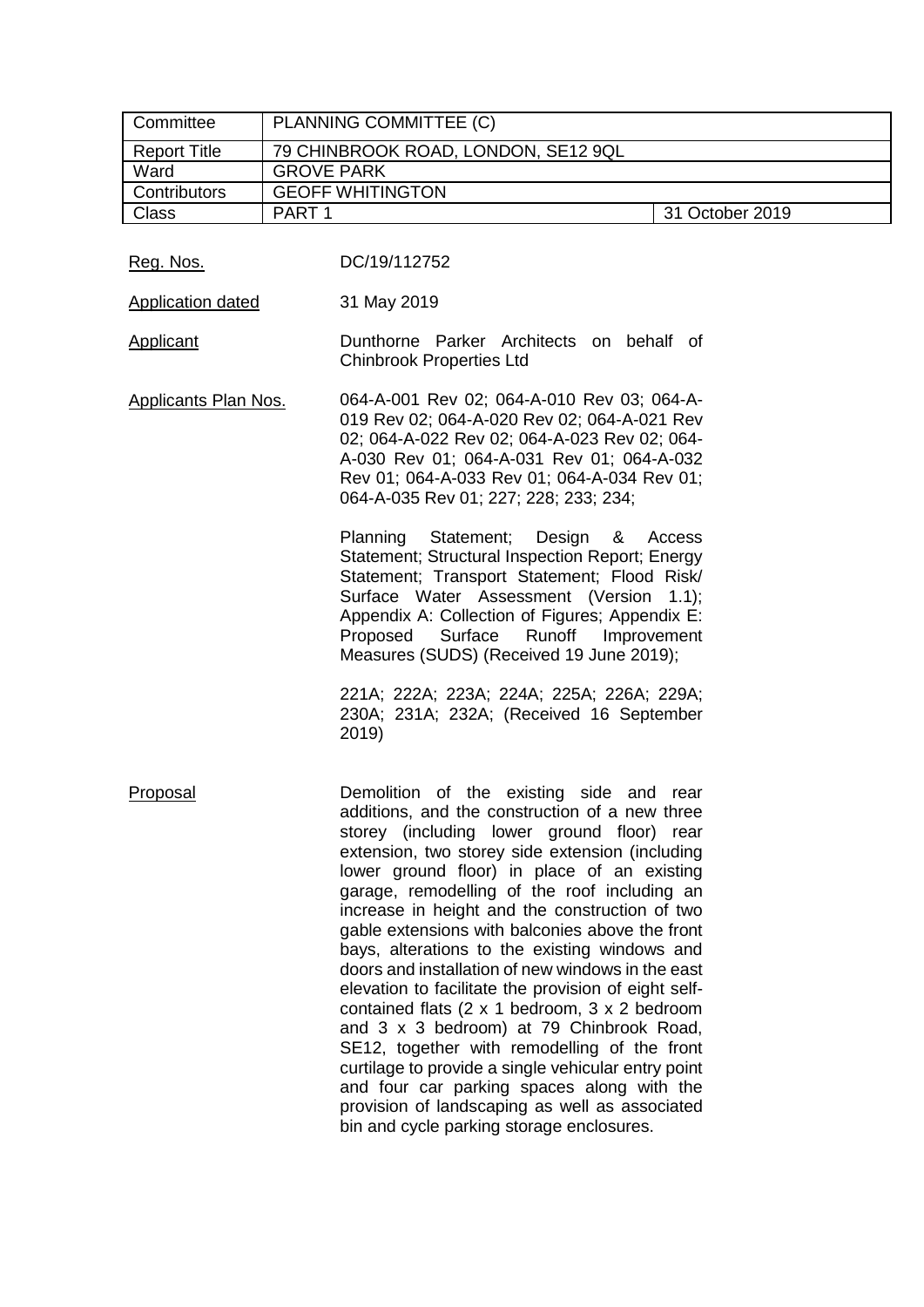- Background Papers (1) Core Strategy (adopted June 2011)
	- (2) Development Management Local Plan (adopted November 2014)
	- (3) Local Development Framework Documents
	- (4) The London Plan (Consolidated with Alterations since 2011) (2016), and Mayors' SPG/SPDs, Best Practice Guidance

# Designation PTAL 4

Flood Zone 1

#### $\mathbf{1}$ **SUMMARY**

- 1 Decisions on planning applications must be made in accordance with the development plan unless material considerations indicate otherwise (Section 38 (6) of the Planning and Compulsory Purchase Act 2004).
- 2 The application is before committee because it is a departure from the development plan. A 'departure' application is a planning application that is not in line with, or 'departs from', the development plan in force in the area where the application is made.
- 3 The proposal is a departure from the development plan with respect to Lewisham Development Management Local Plan (2014) Policy DM 3: Conversion of a single family house to two or more dwellings.
- 4 Officers have publicised the application in accordance with the relevant provisions of the Town and Country Planning (Development Management Procedure) (England) Order 2015 by publication of a notice in a newspaper circulating in the locality.

#### $\overline{2}$ **SITE AND CONTEXT**

- 5 The site lies on the northern side of Chinbrook Road and covers approximately 1,225sqm. The site is occupied by a part two/ part four-storey detached dwellinghouse that is in a state of considerable disrepair.
- 6 The building appears to have been vacant for some time and the Council's Electoral Services confirmed that the property has been listed as empty since 2014. The property was purchased by the applicant at auction in May 2016.
- 7 79 Chinbrook Road is a late 19C Victorian villa possibly constructed around 1880- 1890 and is an example of classically styled independent suburban Victorian architecture. Nos 79 and 81 Chinbrook Road appear to be the last remaining buildings from this period which would have historically typified the immediate local townscape.
- 8 The site is located in a predominately residential area set within a suburban terrace typology, typified by detached and semi-detached dwellings. Whilst the area has been modified with post-war blocks of flats, particularly on the south side of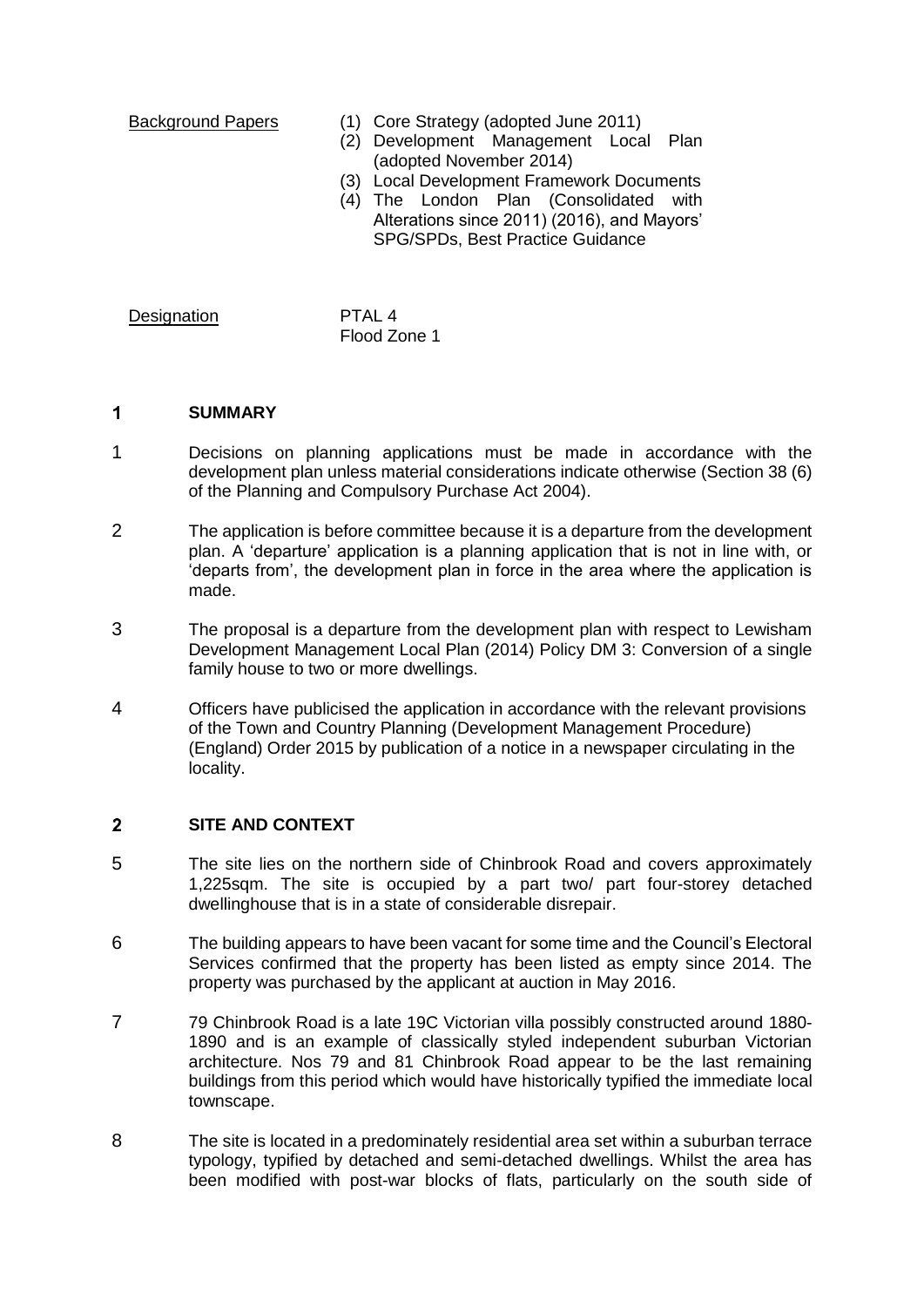Chinbrook Road and to the rear of the site, the northern side of Chinbrook Road has retained a number of semi-detached and detached dwellings such as the application building.

- 9 The site is not located in a conservation area. The detached villa at 79 Chinbrook Road is not a listed or a locally listed building, and is not in the vicinity of any listed buildings. However, as 79 Chinbrook Road is a good example of Victorian architecture and is one of the oldest remaining villas of this style within the locality, it is considered to be an undesignated heritage asset.
- 10 Chinbrook Road is a classified 'B' Road and is located within a Controlled Parking Zone (CPZ). The CPZ also extends to neighbouring streets including Amblecote Road and Le May Avenue. The site has a PTAL rating of 4. There are currently two points for vehicular access, enabling cars to enter and exit the driveway in a semicircle.
- 11 There is a significant change in land levels with the property to the east (No.81) sitting at a higher level and to the west (No.77) at a lower level. The front garden is generally level, but the rear garden falls away from the building.
- 12 The site falls within Flood Zone 1.

# **3 RELEVANT PLANNING HISTORY**

- 13 On 12 October 2017, permission was granted by Members at Committee C for the 'Demolition of the existing side and rear additions, and the construction of a new three storey (with a basement) rear extension, remodelling of the roof including an increase in height and the construction of two gable extensions with balconies above the front bays, alterations to the existing windows and doors and installation of new windows in the east elevation to facilitate the provision of six self-contained flats at 79 Chinbrook Road, together with remodelling of the front curtilage to provide a single vehicular entry point and four car parking spaces along with the provision of landscaping as well as associated bin and cycle parking storage enclosures.'
- 14 To date, no works relating to the permission have been undertaken, and the property remains vacant. The 3 year permission is due to expire in October 2020.

# 4 **CURRENT PLANNING APPLICATION**

- 15 The current application is similar to the 2017 consent, however 8 self-contained flats are now proposed, with the two additional units being located within a lower ground floor area that would occupy the entire footprint of the building. Three metre deep lightwells would be formed to the front of the building to provide natural light to two bedrooms.
- 16 The application also proposes the following works:
	- Demolition of the existing side and rear garages;
	- The construction of a new three storey (including lower ground floor) rear extension, sited 3.75m beyond the existing rear building line;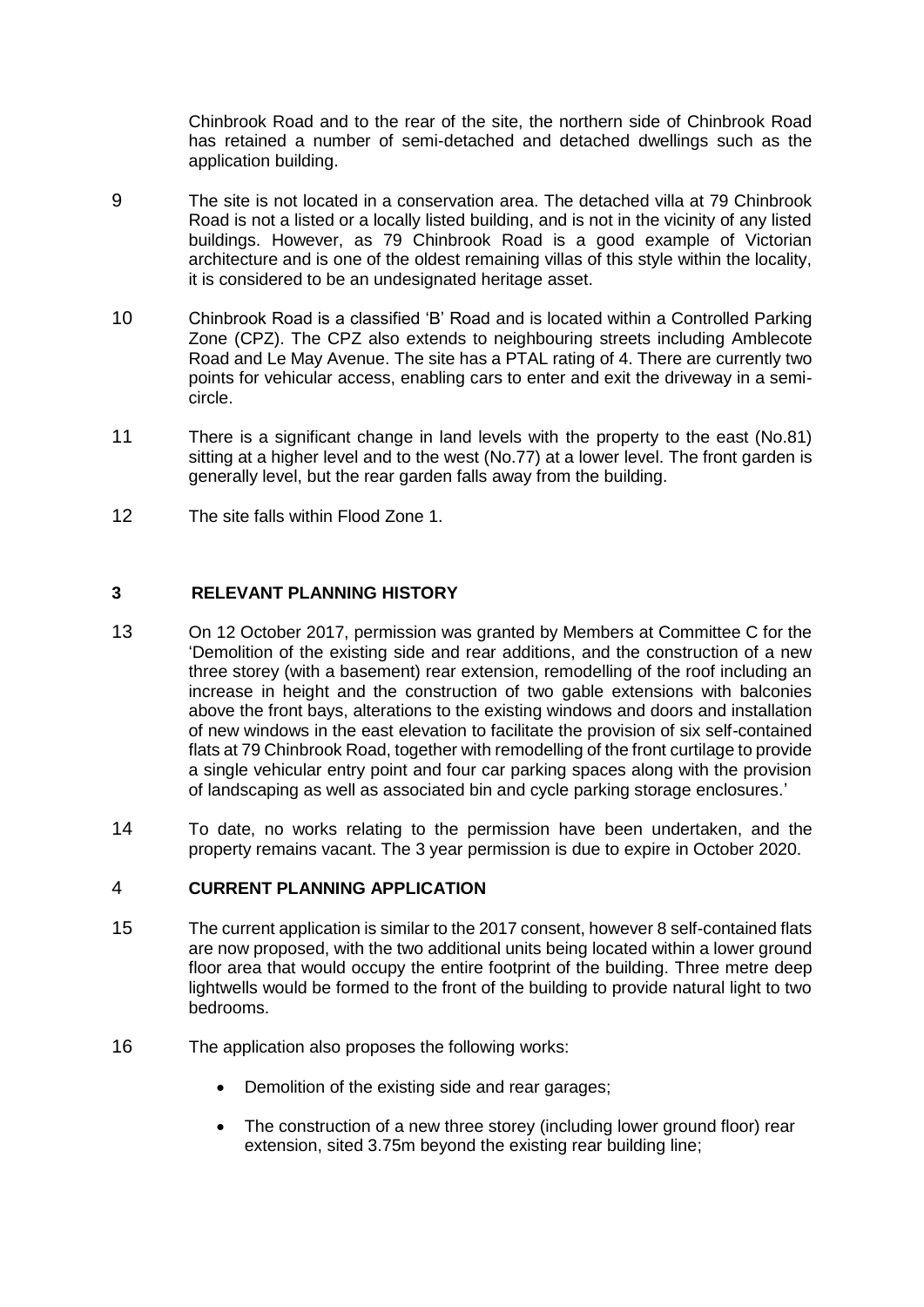- Construction of a two storey side extension (including lower ground floor), replacing the existing garage on the eastern side;
- The existing roof would be remodelled, with an increase in height of 0.5 metres, together with the construction of a dormer in the rear roof slope:
- The construction of two gable extensions with balconies above the front bays;
- Alterations to the existing windows and doors and installation of new windows in the east elevation.
- 17 The proposed works would facilitate the provision of eight self-contained flats, comprised of:
	- Three, 3 bedroom 5 person;
	- One, 2 bed 4 person;
	- Two, 2 bed 3 person;
	- Two, 1 bed 2 person.
- 18 This compares with the 2017 approval for six self-contained units, comprised of 2 x three bedroom, six-person duplex family units at ground and lower ground floors with private rear gardens; 2 x two-bedroom, three-person units at first floor level; and 2 x one-bedroom, two person flats within the roofspace.
- 19 The front curtilage would provide a single vehicular entry point, accommodating four car parking spaces in the forecourt, together with the provision of hard and soft landscaping measures. The parking spaces will be individually allocated to the three, 3-bedroom units.
- 20 Dry and secure bicycle storage provision of 14 spaces in a lockable multiple bike store unit within the front forecourt would be provided.
- 21 Bins would be located in an enclosed communal refuse store adjacent to the entrance/exit of the property.

# 5 **CONSULTATION**

#### **5.1 APPLICATION PUBLICITY**

- 22 The Council's consultation was undertaken in accordance with the minimum statutory requirements and those required by the Council's adopted Statement of Community Involvement.
- 23 Letters were sent to neighbouring residents in the surrounding area and the relevant ward Councillors on 11 July 2019. Additionally, the application was publicised by a site notice and a press advert.
- 24 Subsequently, no responses were received from individual households.
- 25 The Environment Agency raised no objections to the proposal.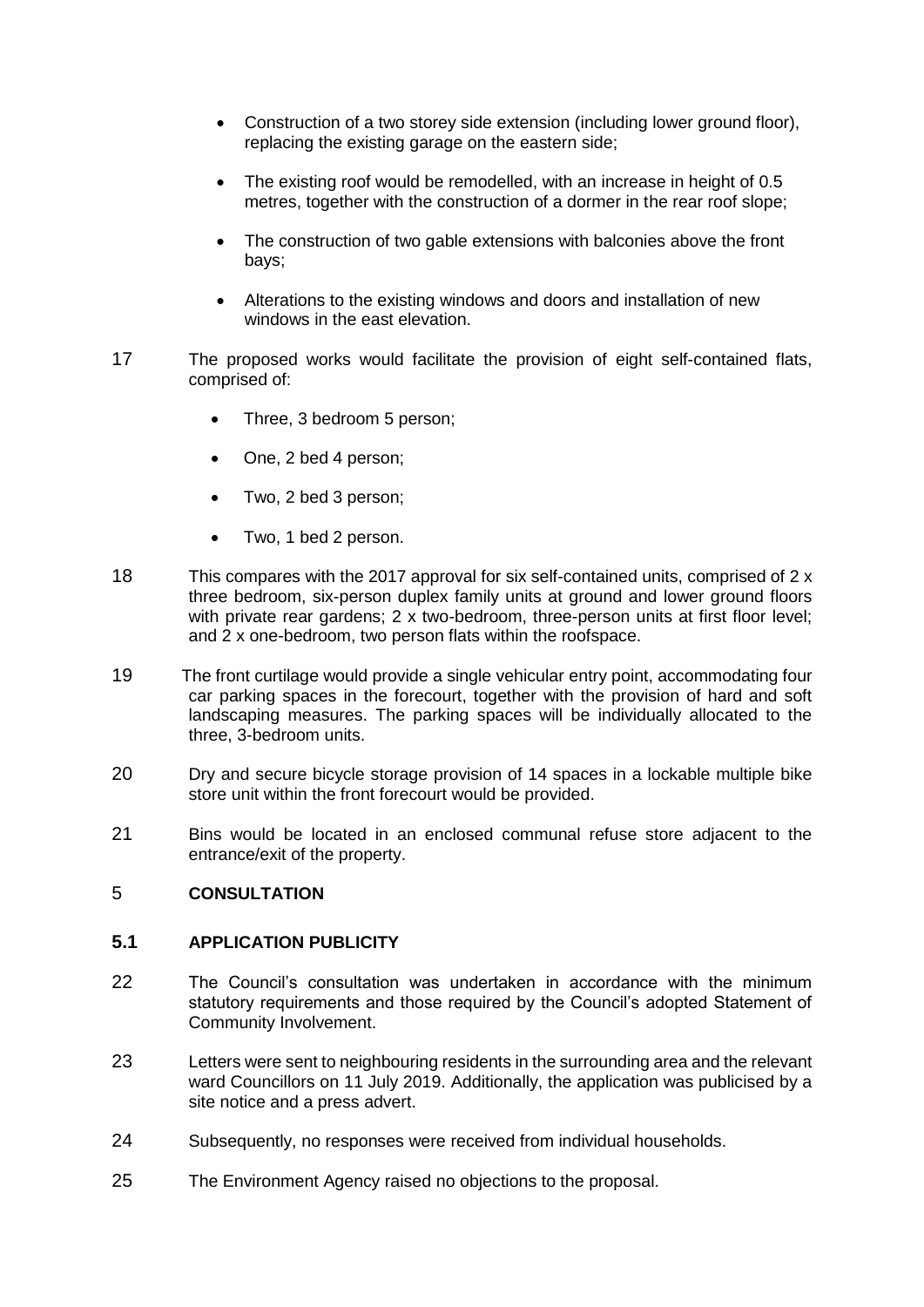# **5.2 INTERNAL CONSULTATION**

- 26 The following internal consultees were notified on 11 July 2019.
- 27 Highways officer: Raise no objections.
- 28 Environmental Health: Did not comment.
- 29 Urban Design: Raise no objections.
- 30 Conservation: Raise no objections.

# **POLICY CONTEXT**

## **LEGISLATION**

31 Planning applications are required to be determined in accordance with the statutory development plan unless material considerations indicate otherwise (S38(6) Planning and Compulsory Purchase Act 2004 and S70 Town & Country Planning Act 1990).

## **6.2 MATERIAL CONSIDERATIONS**

- 32 A material consideration is anything that, if taken into account, creates the real possibility that a decision-maker would reach a different conclusion to that which they would reach if they did not take it into account.
- 33 Whether or not a consideration is a relevant material consideration is a question of law for the courts. Decision-makers are under a duty to have regard to all applicable policy as a material consideration.
- 34 The weight given to a relevant material consideration is a matter of planning judgement. Matters of planning judgement are within the exclusive province of the LPA. This report sets out the weight Officers have given relevant material considerations in making their recommendation to Members. Members, as the decision-makers, are free to use their planning judgement to attribute their own weight, subject to the test of reasonableness.
- 35 Draft London Plan (July 2019): The Mayor of London published a draft London Plan on 29 November 2017 and minor modifications were published on 13 August. The Examination in Public commenced on 15 January 2019 and concluded on 22 May 2019. This document now has some limited weight as a material consideration when determining planning applications. The relevant draft policies are discussed within the report (DLPP).

# **6.3 NATIONAL POLICY & GUIDANCE**

- National Planning Policy Framework 2019 (NPPF)
- National Planning Policy Guidance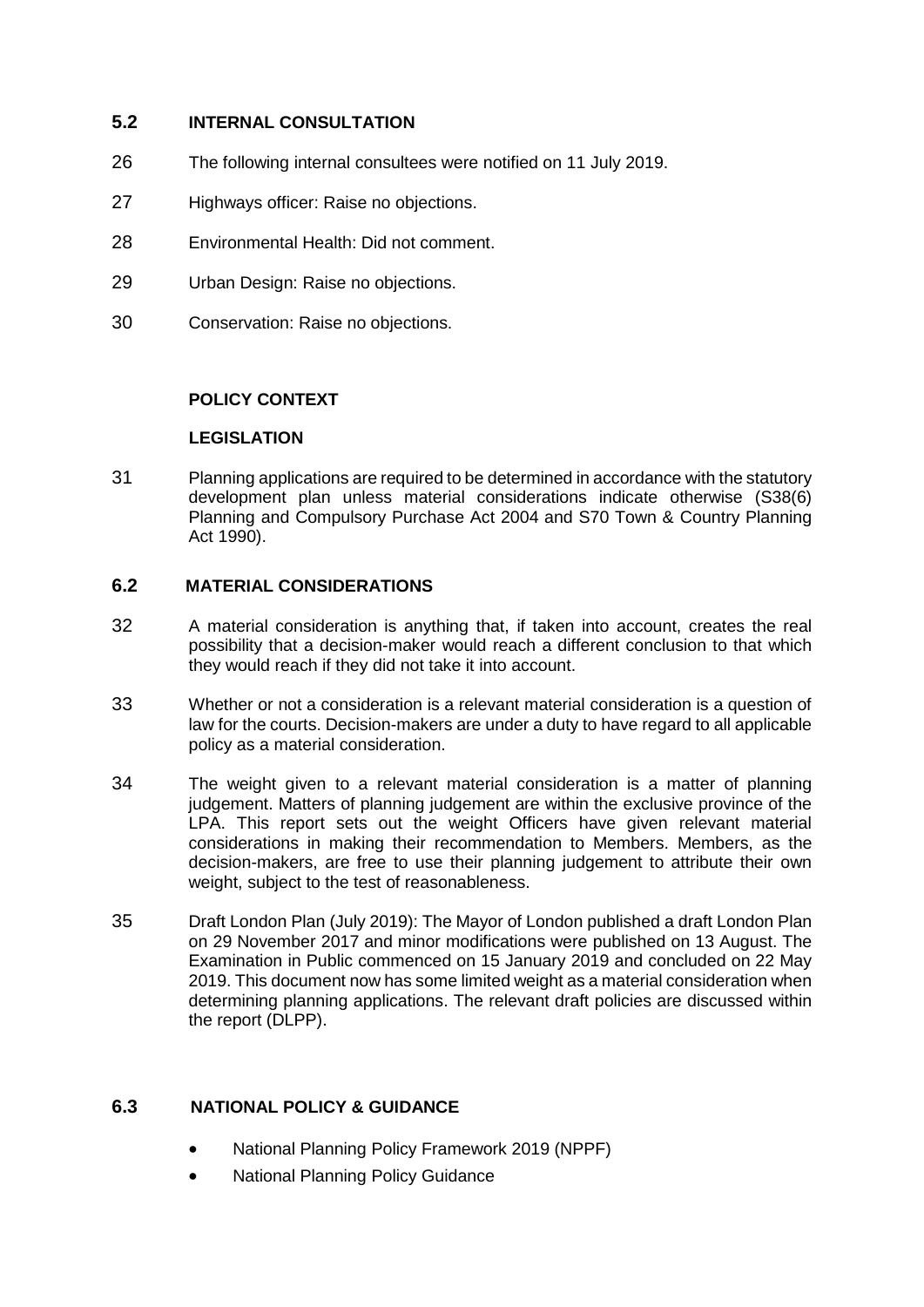# **6.4 DEVELOPMENT PLAN**

- 36 The Development Plan comprises:
	- London Plan Consolidated With Alterations Since 2011 (March 2016) (LPP)
	- Core Strategy (June 2011) (CSP)
	- Development Management Local Plan (November 2014) (DMP)

# **6.5 SUPPLEMENTARY PLANNING GUIDANCE**

- 37 Lewisham SPD:
	- Alterations and Extensions Supplementary Planning Document (April 2019)

# 38 London Plan SPG/SPD

- Sustainable Design and Construction (April 2014)
- Housing (March 2016)

# **7 PLANNING CONSIDERATIONS**

# 39 The main issues are:

- Principle of Development:
- Design;
- Standard of accommodation;
- Residential Amenity;
- Transport and Highways;
- Waste management;
- Flood Risk.

# **7.1 PRINCIPLE OF DEVELOPMENT**

# **General policy**

- 40 The National Planning Policy Framework (NPPF) at Paragraph 11, states that there is a presumption in favour of sustainable development and that proposals should be approved without delay so long as they accord with the development plan.
- 41 Lewisham is defined as an Inner London borough in the London Plan. LPP 2.9 sets out the Mayor of London's vision for Inner London. This includes among other things sustaining and enhancing its recent economic and demographic growth; supporting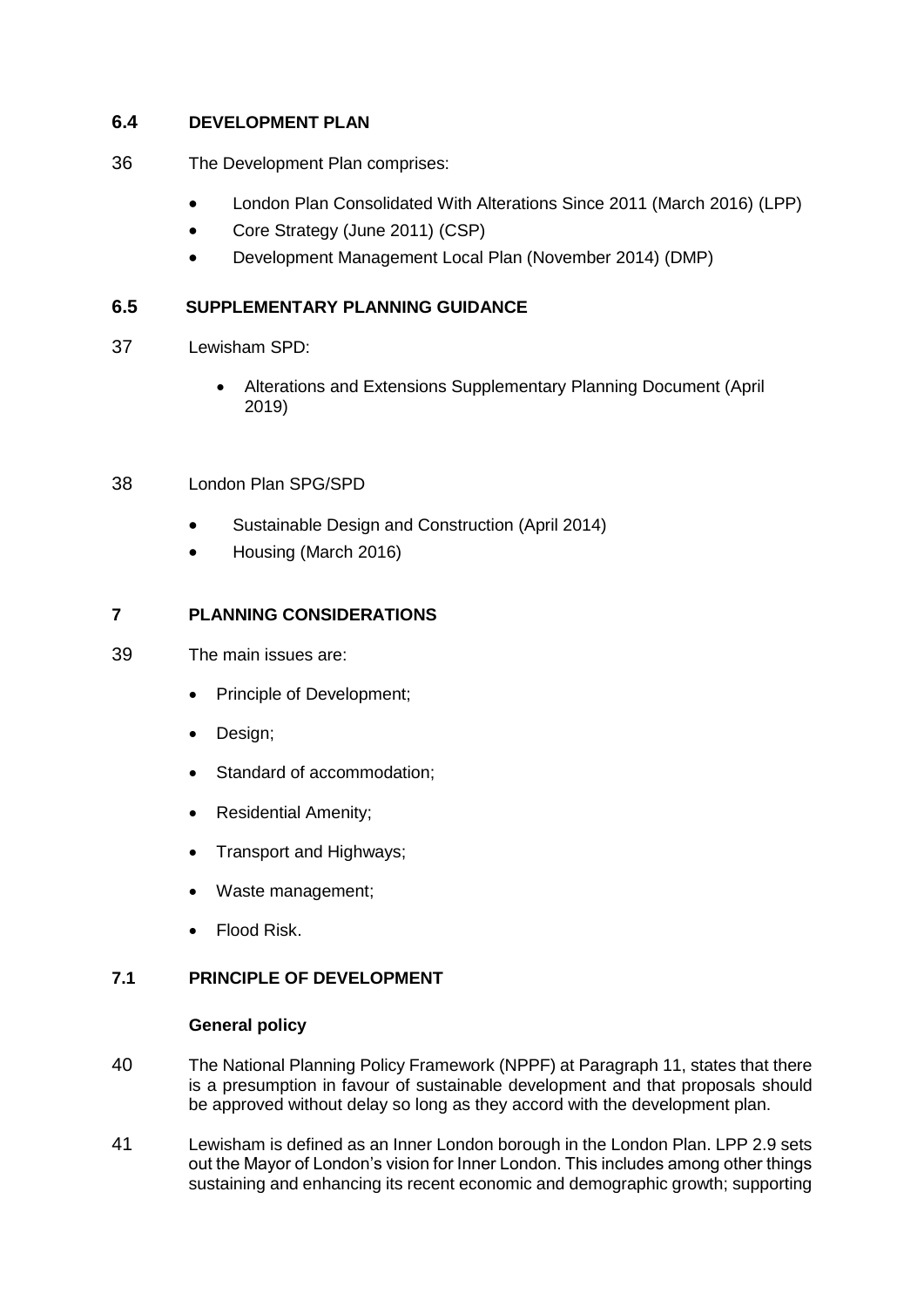and sustaining existing and new communities; addressing its unique concentrations of deprivation; ensuring the availability of appropriate workspaces for the area's changing economy; and improving quality of life and health.

## **Policy**

- 42 The National Planning Policy Framework (NPPF) speaks of the need for delivering a wide choice of high quality homes which meet identified local needs (in accordance with the evidence base) and widen opportunities for home ownership and create sustainable, inclusive and mixed communities.
- 43 The current London Plan outlines through Policy 3.3, 3.5 and 3.8 that there is a pressing need for more homes in London and that a genuine choice of new homes should be supported which are of the highest quality and of varying sized and tenures in accordance with Local Development Frameworks. Residential developments should enhance the quality of local places and take account of the physical context, character, density, tenure and mix of the neighbouring environment.
- 44 Policy H2A(A) 'Small sites and small housing developments' of the draft London Plan states that small sites should play a much greater role in housing delivery to achieve the ten year housing targets set out in Policy H1 Increasing housing supply. Boroughs should pro-actively support well-designed new homes on small sites through both planning and plan-making. There should be a presumption in favour of small housing developments of between 1 and 25 homes, including (but not limited to) residential conversions and residential extensions.
- 45 The policy also states that the presumption in favour of small housing developments means approving small housing developments unless it can be demonstrated that the development would give rise to an unacceptable level of harm that outweighs the benefit of additional housing provision.
- 46 Locally, Core Strategy Policy 1 Housing provision, mix, and affordability sets out that housing developments will be expected to provide an appropriate mix of dwellings having regard to criteria such as the physical character of the building and site and location of schools, shops, open space and other infrastructure requirements (such as transport links).
- 47 The purpose of DM Policy 3 is to manage the future subdivision of single family homes into self-contained flats, with the focus of retaining a wide choice of quality housing and a mixed housing base. The Council, under DM Policy 3, will refuse planning permission for the conversion of a single family house into flats except where there is a lack of external amenity space and where the house is adjacent to noise generating or other environmentally unfriendly uses. Additionally, any single family house considered suitable for conversion according to DM 3 will need to have a net internal floorspace greater than 130sq.m.

#### **Discussion**

48 It must be acknowledged that whilst the conversion of a dwelling-house represents a departure from DM Policy 3, the principle of converting the host building to provide six flats was established at Planning Committee C in October 2017. The permission remains extant, and so may be implemented.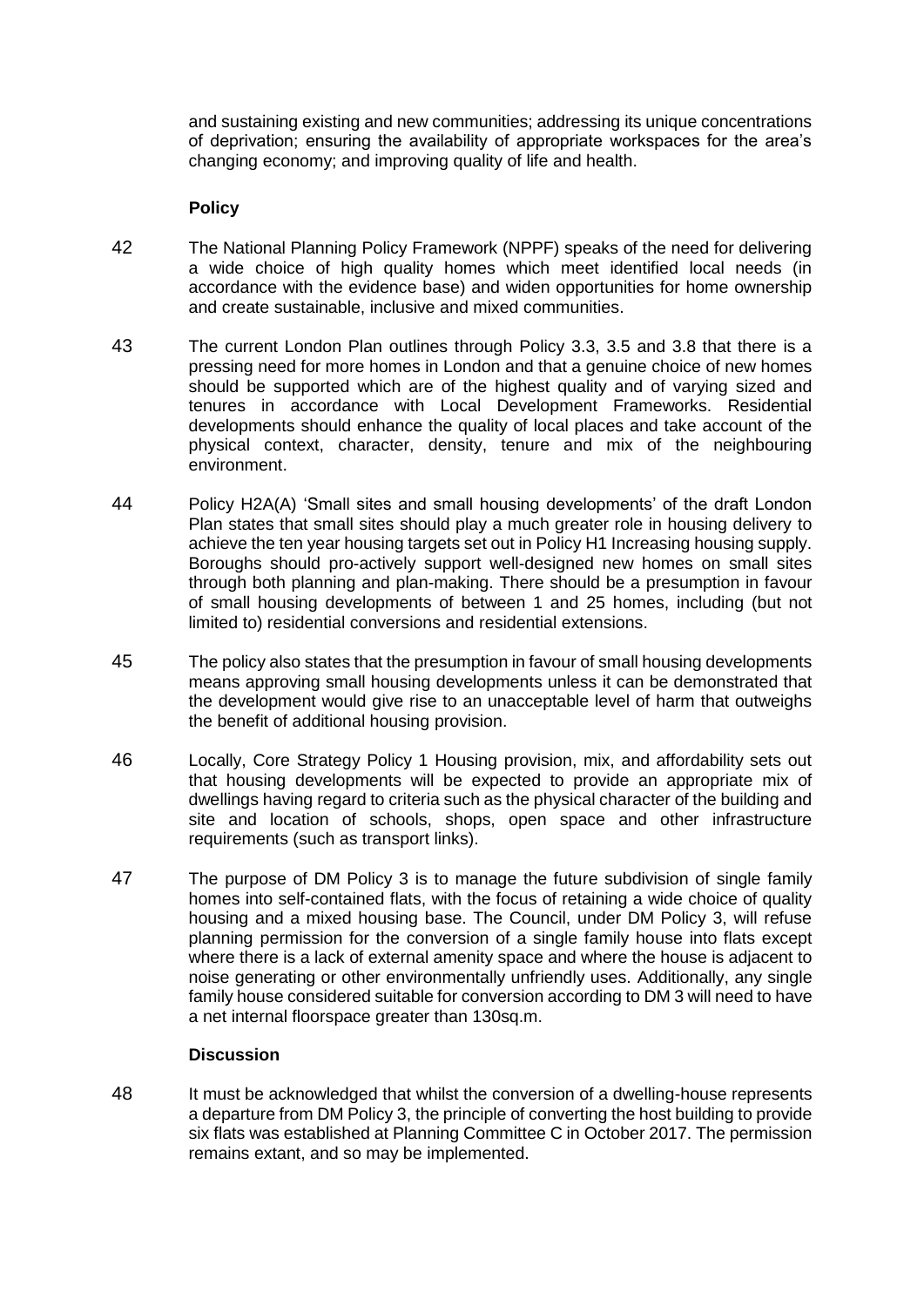- 49 In regard to DM 3, the application property is not located next to noise generating or other environmentally unfriendly uses. In 2017, officers were mindful that at 325sqm and with 5 bedrooms, and 4 reception rooms, the application property is significantly larger than a typical single family home that DM Policy 3 refers to and aims to protect.
- 50 Furthermore, the property featured multiple meter boxes, two kitchens with boilers and a separate access to the rear garden from the upper floor, which indicated that it had not been in use as a single family dwelling house. A lack of internal subdivision into individual units indicated that it had been in use as a house of multiple occupation (HMO), in a similar way to No.81 Chinbrook Road.
- 51 The current proposal would deliver 8 self-contained flats, of which three would be 3 bedroom family units.
- 52 The Design and Access Statement submitted in support of the 2017 application asserted that the property was in need of complete refurbishment and comprehensive structural works, including underpinning of all structural walls and potentially part-rebuild of the front elevation (left hand bay) which has been affected by subsidence. It stated that neither the size of the house nor the financial investment required for the retention of the building as a single family dwelling presented a financially viable option.
- 53 To substantiate this claim, a Financial Viability Assessment by Urban Delivery was provided. They concluded that based on the outputs from their viability assessment, the costs of renovating the existing property to provide a single large family dwelling would be unviable and therefore unlikely to be delivered.
- 54 The sensitivity testing also indicated that reductions in costs of 30% would be necessary while sales values would also need to increase by around 30% to generate a financially viable scheme.
- 55 A Structural Engineering Inspection Report (Appendix 1), referred to in the Viability Assessment was submitted. The report confirmed that some structural movement is apparent at a number of locations within the building and it is considered to be due to inadequate foundations or movement of the foundations since construction. The report recommended that the left hand bay window structure, which has been subject to significant structural movement should be taken down and re-built with a sound foundation on competent soils.
- 56 Since the application was determined in October 2017, officers are unaware of any structural works being undertaken to the property.
- 57 The principle of sub-division of the dwelling has already been established by the previous decision of Planning Committee C. Officers maintain that the current proposal to convert the property would ensure its restoration to habitable use following a long period of vacancy, whilst providing much needed housing (including 3 x three-bedroom, five person family units), in line with the outcome of the extant 2017 scheme whereby a balanced view of the proposal was undertaken and the principle of conversion was considered acceptable.

# **DESIGN**

General Policy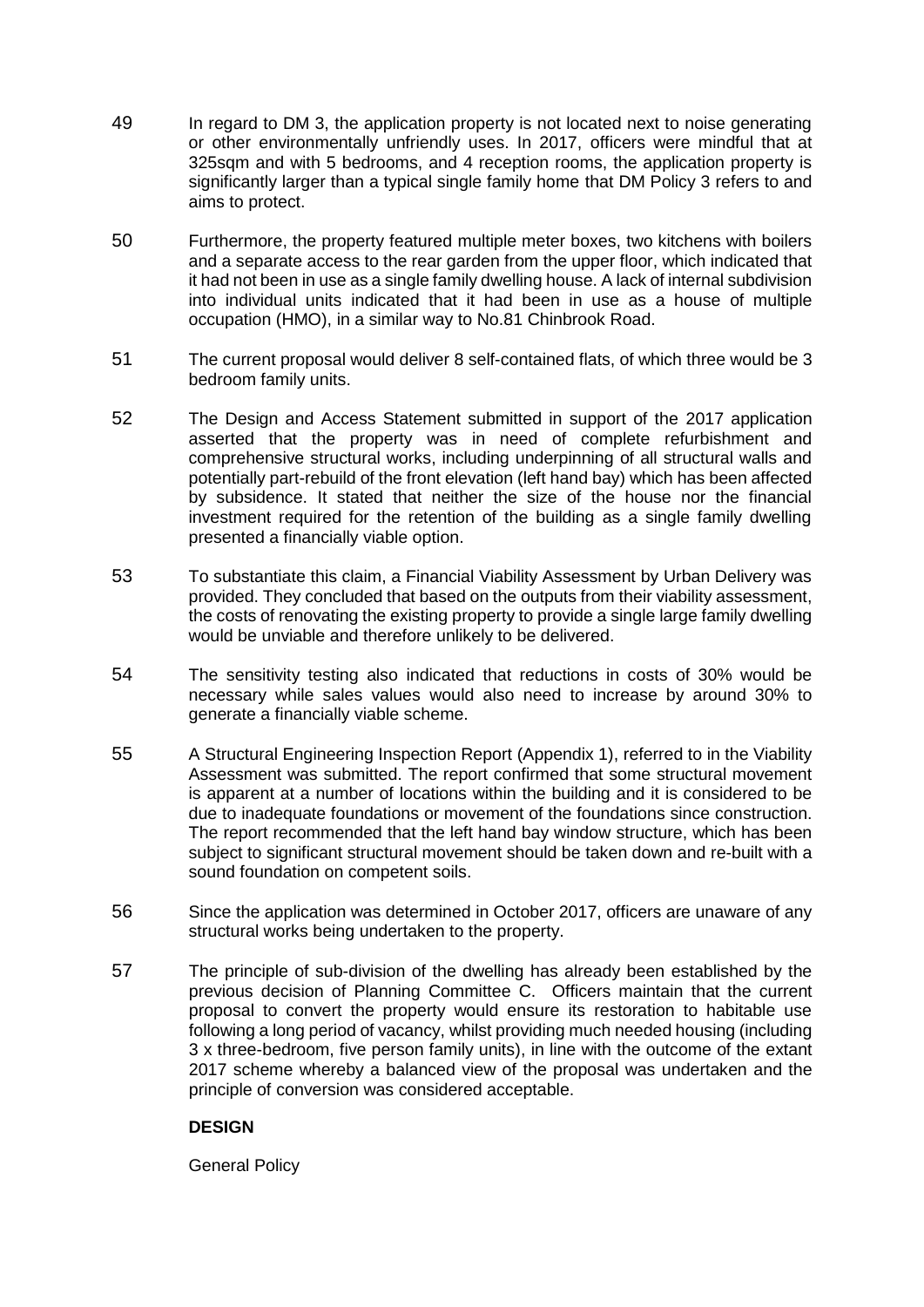- 58 The NPPF at para 124 states the creation of high quality buildings and places is fundamental to what the planning and development process should achieve.
- 59 Core Strategy Policy 15 and Local Plan Policies DM 30, and DM 31 set out the detailed considerations and issues that need to be considered and addressed by development applications in order to achieve the high standards of development required.
- 60 Core Strategy Policy 16 and Local Plan Policies DM 37, and DM 38 relate to conserving the value and significance of the borough's heritage assets and their settings, which include non-designated assets.
- 61 DM Policy 37 (Non designated heritage assets including locally listed buildings, areas of special local character and areas of archaeological interest) states that the Council will protect the local distinctiveness of the borough by sustaining and enhancing the significance of non-designated heritage assets. Development proposals affecting non-designated heritage assets should be accompanied by a heritage statement proportionate to the significance of the asset and which justifies the changes to the asset.
- 62 LPP 7.6 expects the highest quality materials and design appropriate to context.

#### **Discussion**

- 63 The application property is not statutory or locally listed, although it remains as a good example of Victorian architecture and is one of the oldest remaining villas of this style within the immediate context. The application building provides a strong reference point and has a townscape value as an example of original surviving architectural variety in an area which is otherwise dominated by residential development, change and re-development during the 20th century which reflects this earlier architectural period in an area heavily damaged by bombs.
- 64 Notwithstanding the above, officers acknowledge that the significance of the existing building has been somewhat harmed by later alterations such as the application of 'pebble dash' across the bottom half of the front elevation, incorporation of concrete ridge tiles, the two garages to each side, and replacement of its brick boundary. It is also clear that that the property is in need of comprehensive structural works due to subsidence.
- 65 From an urban design perspective, the proposed scheme has taken on board the architectural importance of the villa, and worked it into the scheme by retaining some of the more traditional features of the front façade, particularly the bays. This approach is considered to be the most logical response for the building, as it finds a balance between the need for the retention of the building and providing a viable scheme.
- 66 The development proposed would extend outside the existing envelope in terms of height and its projection into the rear garden. There are no in principle objections to this increase in scale as the resulting building would remain consistent with the existing relationship to neighbouring properties at Nos 77 and 81 Chinbrook Road and its wider context. It is also noted that the proposal would remove the existing garages to the side of the building, which would lead to the restoration of the characteristic gap between the dwellings on the western side.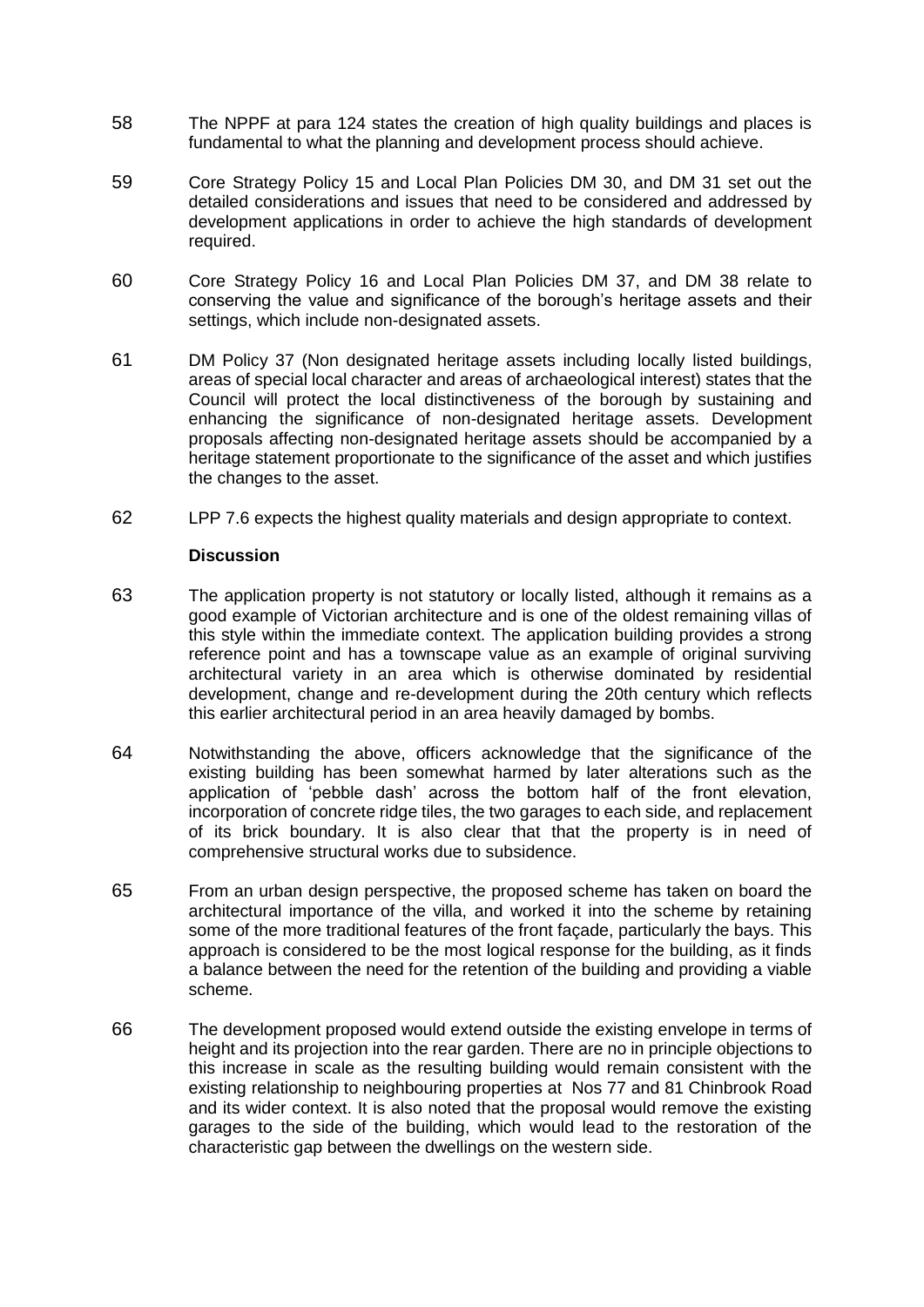- 67 The detailed design of the proposed refurbishment elements and extensions is considered to be sympathetic to the existing building. Whilst the addition of the twin gable ends and new roofscape would alter the appearance of the host building, the proposal would re-interpret the existing form in a contemporary manner.
- 68 In terms of materiality, the palette would be consistent with the original, unaltered parts of the existing dwelling. The existing 'pebble dash' across the bottom half of the elevation is detrimental to the appearance of the traditional villa and in the proposed scheme would be removed and replaced with high quality brickwork.
- 69 This will not only reinstate a traditional material, but it would also serve to relate more successfully with No. 81 Chinbrook Road which is considered to be a finer example of this traditional Villa typology and is much more complete in terms of its state of preservation with its large red and blue brick boundary wall intact, and architectural features.
- 70 Red brick is proposed as the primary material across the elevations, which is contrasted with feature elements of render and reconstituted stone. Timber framed windows and slate roof tiles are proposed to match existing. These materials are supported in principle and this permission, should it be granted, will secure the material specifications and samples by a way of condition in order to ensure quality and consistency with the existing, unaltered parts of the building.
- 71 The Council's Alterations and Extensions SPD (2019) generally resists the formation of lightwells to the front of buildings to avoid any harmful impact upon the public realm, however in this case, these would be sited approximately 15 metres back from the edge of the pavement, whilst planting measures are proposed to the surround railings to provide screening. Officers therefore raise no objections toward the proposed siting and appearance of the lightwells and railings to the front of the building, and are satisfied there would be no harmful impact upon the public realm.
- 72 A condition requiring boundary treatment, including walls and fences will be included. Metal gates shown on either side toward the front of the building formed part of the 2017 scheme, however officers will assess the details to confirm their appearance would be acceptable.
- 73 Limited detail has been provided with regard to the landscaping of the front garden and the proposed subdivision of the rear garden for private outdoor amenity spaces, therefore a detailed landscape plan (including land levels), hard landscaping and provision of planting would be requested should planning permission be granted.

# **Design conclusion**

74 In light of the above and on balance, officers have reached a view that the proposal would not be detrimental to the significance of the application property, with the external appearance of the proposal being largely the same as the 2017 approval, apart from the construction of a 2-storey extension to the eastern side, and the provision of two front lightwells. The proposal is therefore considered to satisfy the requirements of Core Strategy Policy 16 and Local Development Plan Policies DM 30, DM 31, DM 37 and DM 38.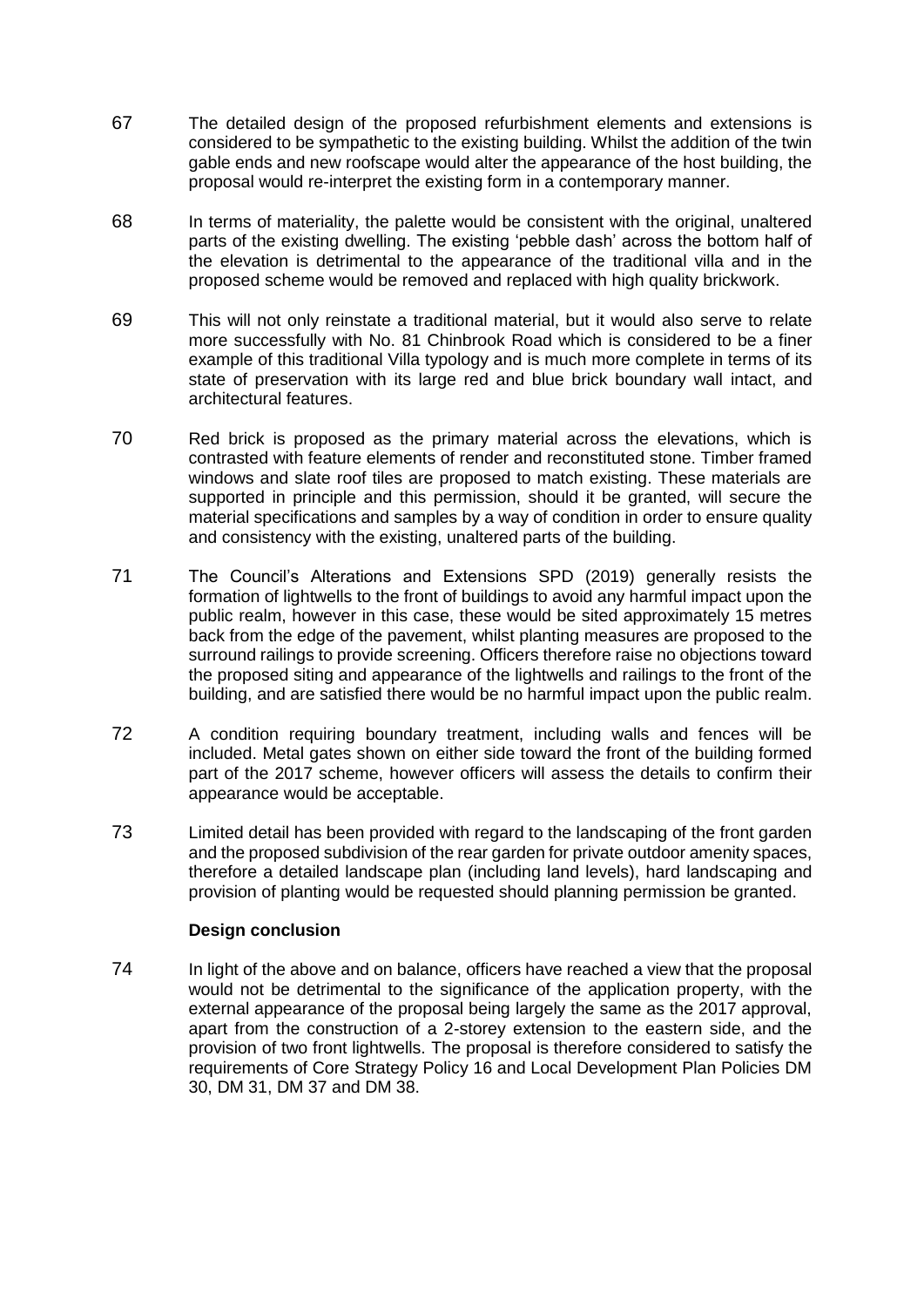### **HOUSING**

75 This section covers: (i) the dwelling size mix; and (ii) the standard of accommodation.

# **Residential Quality**

## **General Policy**

- 76 NPPF para 127 sets an expectation that new development will be designed to create places that amongst other things have a 'high standard' of amenity for existing and future users. This is reflected in relevant policies of the London Plan (LPP 3.5), the Core Strategy (CS P15), the Local Plan (DMP 32) and associated guidance (Housing SPD 2016, GLA; Alterations and Extensions SPD 2019, LBL).
- 77 DM Policy 32 'Housing design, layout and space standards' and Policy 3.5 'Quality and design of housing developments' of the London Plan requires housing development to be of the highest quality internally, externally and in relation to their context. These policies set out the requirements with regards to housing design, seeking to ensure the long term sustainability of the new housing provision.
- 78 In March 2015 the Government published the 'Technical Housing Standards Nationally Described Space Standard', to rationalise the varying space standards used by local authorities.
- 79 London Plan Policy 3.5 and Table 3.3 set out minimum space standards which all proposed dwellings are expected to meet or exceed. DM Policy 32 (Housing design, layout and space standards) and Core Strategy Policy 15 also seek to protect and improve the character and amenities of residential areas in the Borough.

#### **Discussion**

80 As shown in Table 1 below, the proposed internal floor areas of each unit would exceed the space standards set by Policy 3.5 of the London Plan, the National Technical Standard and DM Policy 32. In addition, all habitable rooms would accord with minimum guidance, as would floor to ceiling heights.

| <b>Unit</b> | <b>Unit Type</b>    | <b>GIA</b> | <b>Policy Requirement</b> | Pass/Fail |
|-------------|---------------------|------------|---------------------------|-----------|
| LG.01       | 3 bedroom/ 5 person | 89sqm      | 86sqm                     | Pass      |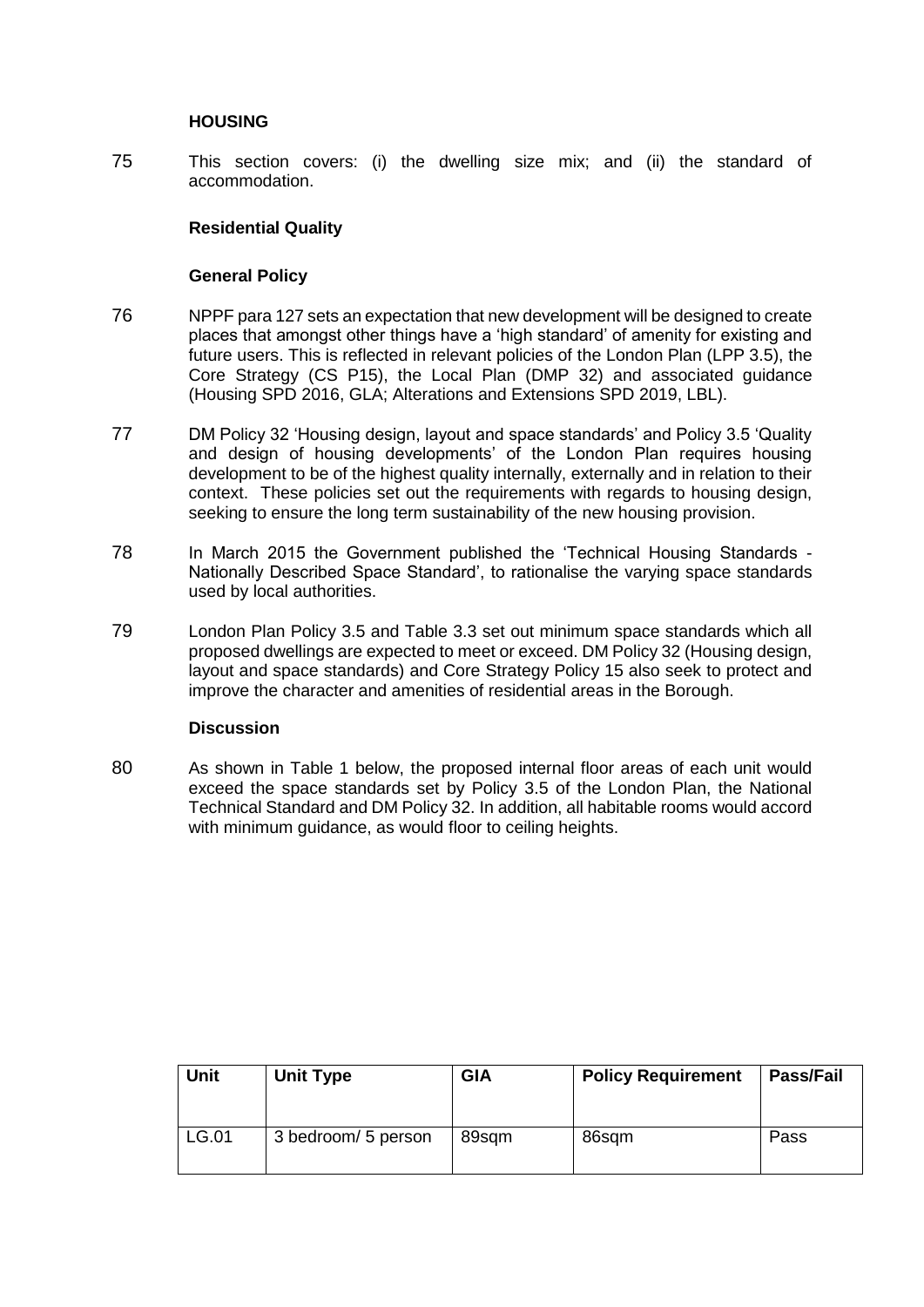| LG.02 | 3 bedroom/ 5 person | 106sqm  | 86sqm | Pass |
|-------|---------------------|---------|-------|------|
| G.01  | 2 bedroom/ 4 person | 74.5sqm | 70sqm | Pass |
| G.02  | 3 bedroom/ 5 person | 97sqm   | 86sqm | Pass |
| 1.01  | 2 bedroom/ 3 person | 76sqm   | 61sqm | Pass |
| 1.02  | 2 bedroom/ 3 person | 77sqm   | 61sqm | Pass |
| 2.01  | 1 bedroom/ 2 person | 55sqm   | 50sqm | Pass |
| 2.02  | 1 bedroom/ 2 person | 55sqm   | 50sqm | Pass |

[Table 1: Unit Sizes]

- 81 All units would be afforded external amenity spaces in the form of balconies, compliant with the London Plan thresholds. It is also noted that the public open space at Chinbrook Meadows is located within a short walking distance. The rear garden would be in sole use as private amenity space for the lower ground floor family units. Side gates would prevent access to the side of the building thereby addressing potential concerns over privacy and security.
- 82 To this end, officers are satisfied that the proposed development would comply with the requirements of DM Policy 32 and Policy 3.5 of the London Plan (2016).

# **Outlook & Privacy**

### **Policy**

- 83 London Plan Policy 3.5 seeks high quality internal and external design of housing development. Emerging draft London Plan Policy D1B(7) requires development to achieve 'appropriate outlook, privacy and amenity". Within the same document, policy D4E seeks to maximise the provision of dual-aspect dwellings (i.e. with two openable windows).
- 84 DM Policy 32(1)(b) expects new developments to provide a 'satisfactory level' of privacy, outlook and natural lighting for its future residents.

### **Discussion**

- 85 The proposed units would be afforded minimum dual aspect 6 of the 8 units being triple aspect - and provided with suitable outlook distances and views from habitable spaces.
- 86 As a consequence of the submerged nature of the lower ground floor, the front outlook would be predominantly towards stepped lightwells, allowing outlook for the two bedrooms of 2.5m from the projecting bays, which would be acceptable.
- 87 In regard to the lower ground floor bedrooms 1 and 2 in Unit LG.02, these would depend upon a shared lightwell to the eastern side for outlook and light intake. Since the original submission, the depth of the lightwell has been extended to 3m to allow for additional natural light and outlook to the two bedrooms. Subsequently, officers are satisfied with this arrangement.
- 88 The rear living rooms would have adequate outlook toward their private patios and gardens.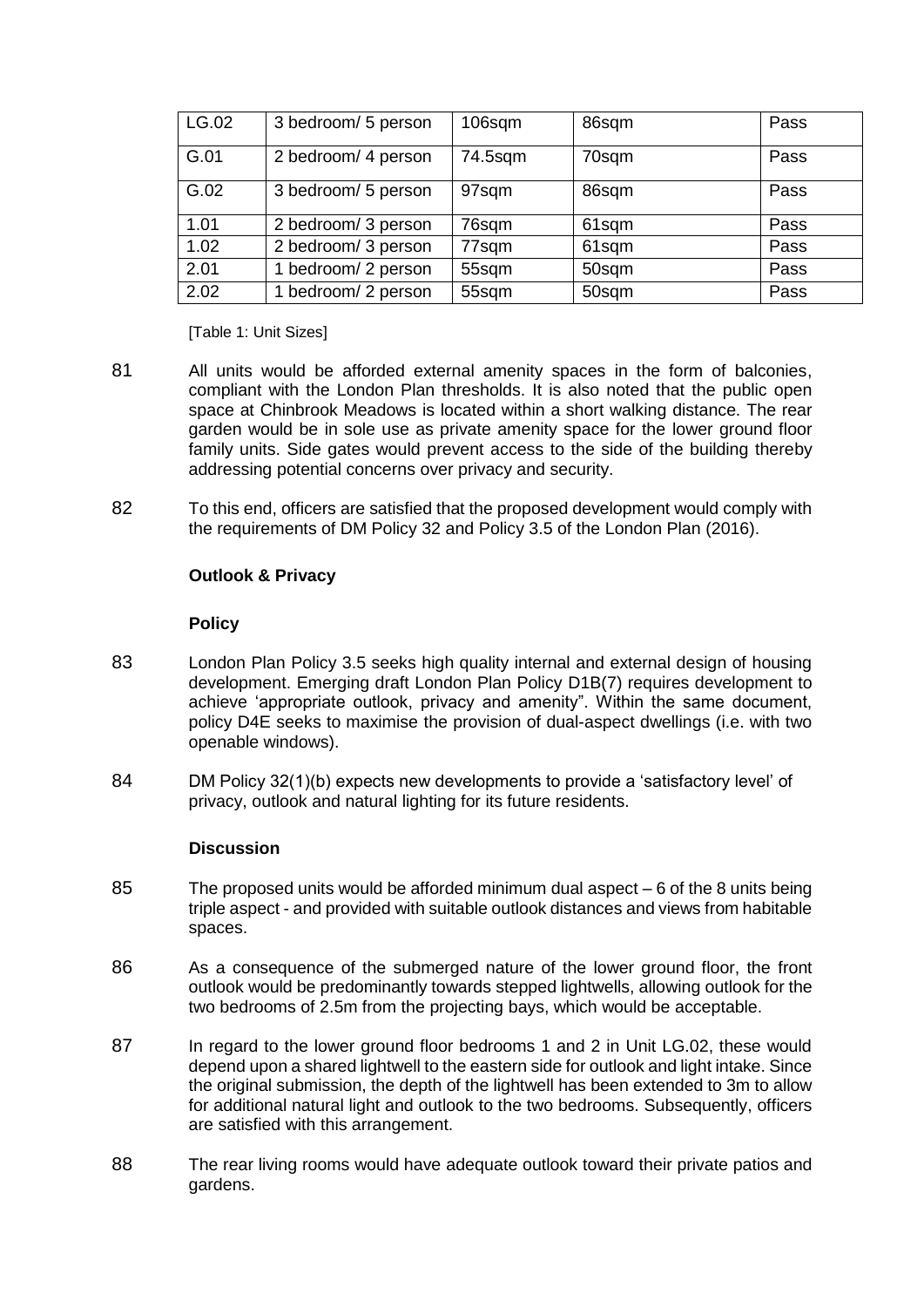- 89 It is acknowledged that both lower ground floor units would be triple aspect and the generous surplus in the size of the individual rooms, the overall floor area and directly accessible and generous private amenity space would sufficiently mitigate this limitation.
- 90 In regard to the ground, first, and second floor units, the proposed standard of accommodation would be acceptable.
- 91 In light of the above, overall officers are satisfied that appropriate outlook, privacy and ventilation would be provided to future occupiers of the units.

# **Daylight and Sunlight**

#### **Policy**

92 London Plan Policy 3.5 seeks high quality internal and external design of housing development. Emerging draft London Plan Policy D1(8) requires development to achieve 'appropriate outlook, privacy and amenity". DM Policy 32(1)(b) expects new developments to provide a 'satisfactory level' of privacy, outlook and natural lighting for its future residents. The London Housing SPD and the Lewisham Alterations and Extensions SPD promote access to sunlight and natural daylight as important amenity factors, particularly to living spaces.

#### **Discussion**

- 93 The applicant has produced a BRE assessment for the proposed units, which demonstrates that the two lower ground floor bedrooms referred to in para.87 would receive adequate levels of daylight (Average Daylight Factor (ADF), both exceeding the target of 1%.
- 94 Given the dual aspect, north/south orientation, and the abundance of glazing proposed, the dwelling would be provided with good levels of natural daylight and sunlight. All habitable rooms would be provided with at least one opening, and the levels of daylight overall is considered good.

#### **Housing conclusion**

- 95 Officers are satisfied that the design and layout of the proposed units would be acceptable, and the proposal would provide a high standard of residential accommodation.
- 96 The proposal would deliver high quality residential units, including family sized dwellings, for which there is an identified need in the area. The proposal is therefore considered acceptable in this regard, and in accordance with the aforementioned policie

# **LIVING CONDITIONS OF NEIGHBOURS**

*General Policy*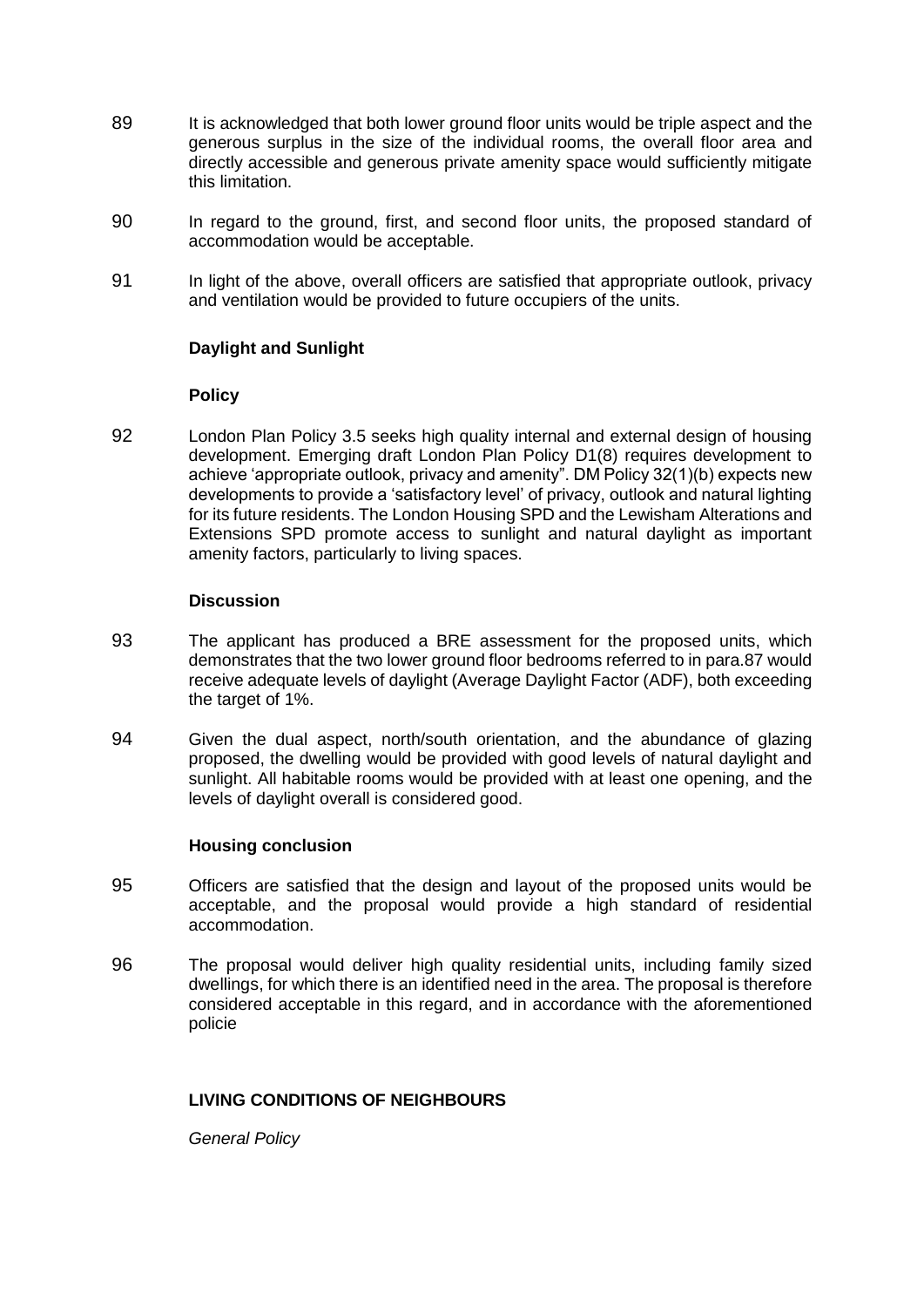- 97 NPPF para 127 sets an expectation that new development will be designed to create places that amongst other things have a 'high standard' of amenity for existing and future users. This is reflected in relevant policies of the London Plan (LP7.6), the Core Strategy (CP15), the Local Plan (DMP32) and associated guidance (Housing SPD 2017, GLA; Residential Standards SPD 2012, LBL).
- 98 DMP32(1)(b) expects new developments to provide a 'satisfactory level' of privacy, outlook and natural lighting for its neighbours.
- 99 The main impacts on amenity arise from: (i) overbearing enclosure/loss of outlook; (ii) loss of privacy; (iii) loss of daylight within properties and loss of sunlight to amenity areas; and (iv) noise and disturbance.

### **Discussion**

### *No.81 Chinbrook Road*

- 100 Given the existing relationship at the boundary and the fact that No.81 Chinbrook Road sits higher due to the change in land levels, the proposed rear extension and the small increase in the height of the roof including the alteration to its pitch would have no significant impact on outlook or provision of daylight and sunlight to this property.
- 101 The proposed 2-storey side extension would result in no significant visual harm, attributed to being partly submerged below the established ground level.
- 102 There would be new windows installed within the flank facing No.81, however, these would be of an oriel type offering oblique viewing angles that would not give rise to any overlooking issue.

#### *No.77 Chinbrook Road*

- 103 With regard to the impact of the proposal on No.77 Chinbrook Road, it is noted that part of the rear garden closest to this property currently experiences a degree of enclosure. Officers do not consider that any additional increase in sense of enclosure resulting from the proposed extensions would be readily perceivable from the rear garden and the conservatory, and consequently the proposal is not considered to result in an unneighbourly or overbearing relationship to the extent that would justify a refusal of planning consent.
- 104 Officers are satisfied that outlook from No.77 would not be materially affected by the proposal, particularly given the predominant aspect available is of an open and generous rear garden and this aspect would remain unchanged.
- 105 Given the geographical orientation of the properties and the position of existing windows serving habitable rooms, officers do not consider there would be any significant reduction in daylight or sunlight. A daylight/ sunlight study of neighbouring properties has not been undertaken in this case.
- 106 Officers are mindful that a degree of inter-visibility between properties is common and acceptable within an urban context. In this instance there are existing flank windows facing No.77 but no additional windows are proposed.
- 107 As such, the proposals are considered to satisfactorily respond to the constraints of the site and the possible implications on amenity by way of overlooking and sense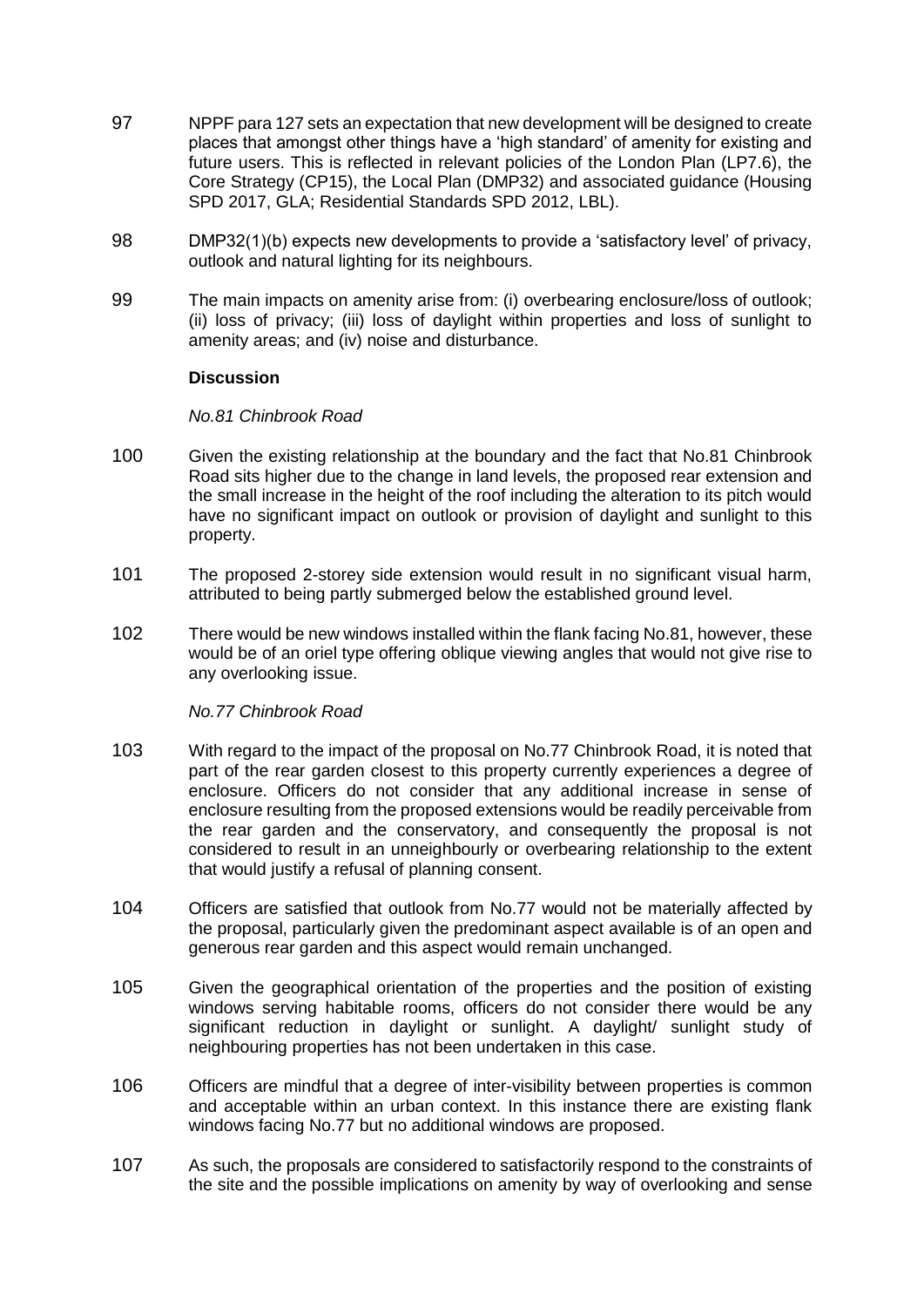of enclosure have been addressed in the design of the proposals. The position of the extensions would ensure appropriate separation distances to neighbouring properties, while the orientation of balconies and the unit layouts would limit the infringement on privacy.

#### **Impacts on Neighbours conclusion**

108 For the reasons as stated above, no undue loss of daylight, sunlight, outlook or privacy are considered to be generated upon any neighbour as a result of the proposal, and would be no greater than the 2017 approval. The amenity impacts to adjoining occupiers is therefore considered to be acceptable.

### **TRANSPORT IMPACTS**

#### *General Policy*

- 109 Policy 6.1 of the London Plan (2016) sets out the Mayor's strategic approach to transport which aims to encourage the closer integration of transport and development. This is to be achieved by encouraging patterns and nodes of development that reduce the need to travel, especially by car; seeking to improve the capacity and accessibility of public transport, walking and cycling; supporting measures that encourage shifts to more sustainable modes and appropriate demand management; and promoting walking by ensuring an improved urban realm.
- 110 Core Strategy Policy 14 'Sustainable movement and transport' promotes more sustainable transport choices through walking, cycling and public transport. It adopts a restricted approach on parking to aid the promotion of sustainable transport and ensuring all new and existing developments of a certain size have travel plans.

#### **Discussion**

# *Car Parking*

- 111 The application site is relatively well connected to the wider public transport network with a PTAL rating of 4. Grove Park Train Station lies an approximate 10 minute walk away, whilst there are a number of bus stops along Chinbrook Road.
- 112 In this instance, there is an existing looped driveway providing an informal parking area for multiple vehicles. It is proposed that vehicular and pedestrian access would be taken via a single driveway access onto Chinbrook Road to replace the two existing accesses which, by reducing the number of accesses is considered to be a positive impact on the local highway network. The Applicant confirmed that all construction would take place before the removal of the two existing crossovers, and the formation of the new central crossover.
- 113 The development would provide 4 car parking spaces on-site, greater than the anticipated demand of up to 3 vehicles (based on census data for the area) but not exceeding the maximum standard set out in the emerging London Plan. Consequently, there would be no impact on parking stress levels in the vicinity of the site. The applicant has advised the spaces would only be allocated to the 3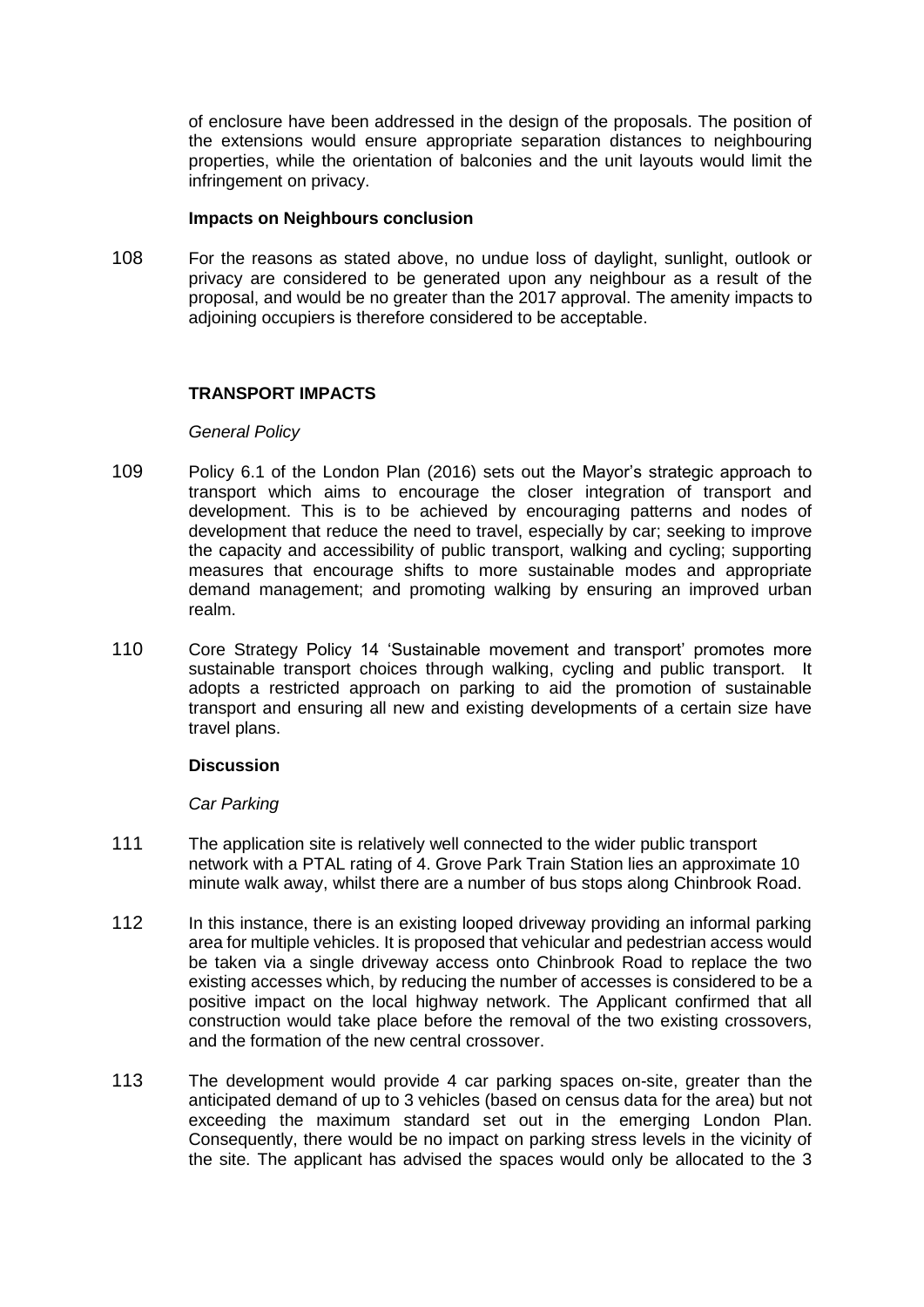family units. This will be addressed within a parking management plan that will be secured by condition.

114 A Construction Management Plan will be requested by condition.

### *Cycle Parking*

115 14no. secure, fully enclosed cycle parking spaces would be provided within a store that would be located adjacent to the western boundary, in accordance with the London Plan. Details of the cycle parking facilities would be secured by condition to ensure the cycle store would be accessible, and acceptable in appearance.

### *Refuse Storage*

116 The applicant has provided locational and elevation details of refuse and recycling within the forecourt of the property. The proposed location of the bin stores adjacent to the southern boundary is considered acceptable, with existing trees providing some screening.

### **Highways Conclusion**

117 In light of the above, the impact of the proposal on highways is acceptable, and no objections are raised. The proposed parking management plan; refuse and recycling storage; cycle facilities and a Construction Management Plan will be secured by condition.

# **FLOOD RISK and CONTAMINATION**

- 118 The site lies outside of Flood Zones 2 and 3 and is therefore at low risk of flooding. The Soil Contamination Report demonstrates that there is no potentially contaminating previous use and there is no aquifer in connection with the site. Environmental Agency confirmed that it is a low risk proposal.
- 119 In regard to rain water run-off, a geo-celluar storage tank measuring 13.5sqm would be located within the front garden below the soft landscaped area, and would discharge into the public sewer at a controlled rate of not more than 5 litres per second. This is considered to be acceptable in principle.

# **LOCAL FINANCE CONSIDERATIONS**

- 120 Under Section 70(2) of the Town and Country Planning Act 1990 (as amended), a local finance consideration means:
	- a grant or other financial assistance that has been, or will or could be, provided to a relevant authority by a Minister of the Crown; or
	- sums that a relevant authority has received, or will or could receive, in payment of Community Infrastructure Levy (CIL).
- 121 The weight to be attached to a local finance consideration remains a matter for the decision maker.
- 122 CIL is therefore a material consideration. £17,072.43 Lewisham CIL and £11,733.99 MCIL is estimated to be payable on this application, subject to any valid applications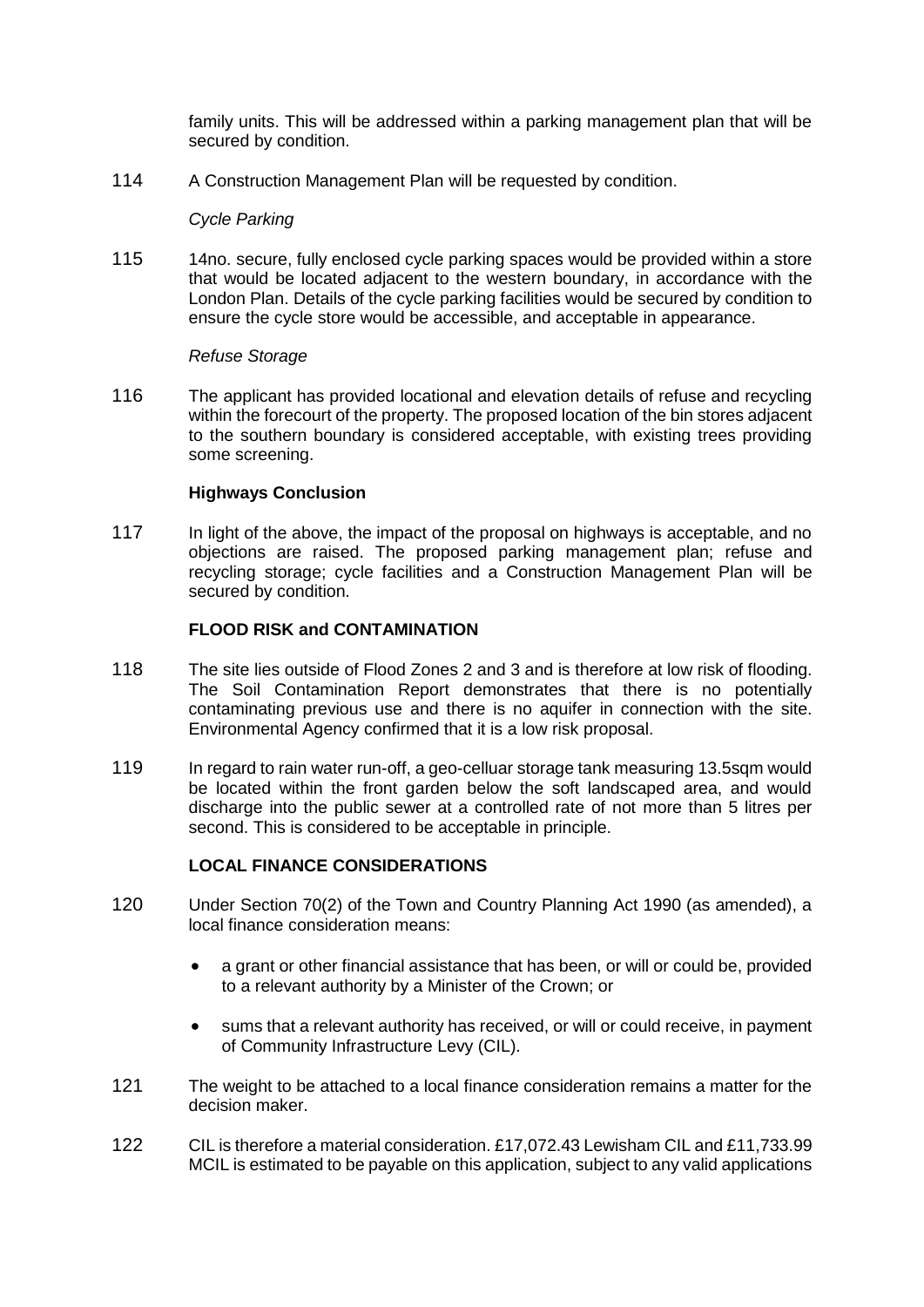for relief or exemption, and the applicant has completed the relevant form. This would be confirmed at a later date in a Liability Notice.

# **EQUALITIES CONSIDERATIONS**

- 123 The Equality Act 2010 (the Act) introduced a new public sector equality duty (the equality duty or the duty). It covers the following nine protected characteristics: age, disability, gender reassignment, marriage and civil partnership, pregnancy and maternity, race, religion or belief, sex and sexual orientation.
- 124 In summary, the Council must, in the exercise of its function, have due regard to the need to:
	- eliminate unlawful discrimination, harassment and victimisation and other conduct prohibited by the Act;
	- advance equality of opportunity between people who share a protected characteristic and those who do not;
	- foster good relations between people who share a protected characteristic and persons who do not share it.
- 125 The duty continues to be a "have regard duty", and the weight to be attached to it is a matter for the decision maker, bearing in mind the issues of relevance and proportionality. It is not an absolute requirement to eliminate unlawful discrimination, advance equality of opportunity or foster good relations.
- 126 The Equality and Human Rights Commission has recently issued Technical Guidance on the Public Sector Equality Duty and statutory guidance entitled "Equality Act 2010 Services, Public Functions & Associations Statutory Code of Practice". The Council must have regard to the statutory code in so far as it relates to the duty and attention is drawn to Chapter 11 which deals particularly with the equality duty. The Technical Guidance also covers what public authorities should do to meet the duty. This includes steps that are legally required, as well as recommended actions. The guidance does not have statutory force but nonetheless regard should be had to it, as failure to do so without compelling reason would be of evidential value. The statutory code and the technical guidance can be found at: [https://www.equalityhumanrights.com/en/publication-download/technical](https://www.equalityhumanrights.com/en/publication-download/technical-guidance-public-sector-equality-duty-england)quidance-public-sector-equality-duty-england and and https://www.equalityhumanrights.com/en/publication-download/services-publicfunctions-and-associations-statutory-code-practice
- 127 The Equality and Human Rights Commission (EHRC) has previously issued five guides for public authorities in England giving advice on the equality duty:
	- The essential quide to the public sector equality duty
	- Meeting the equality duty in policy and decision-making
	- Engagement and the equality duty
	- **Equality objectives and the equality duty**
	- **•** Equality information and the equality duty
- 128 The essential guide provides an overview of the equality duty requirements including the general equality duty, the specific duties and who they apply to. It covers what public authorities should do to meet the duty including steps that are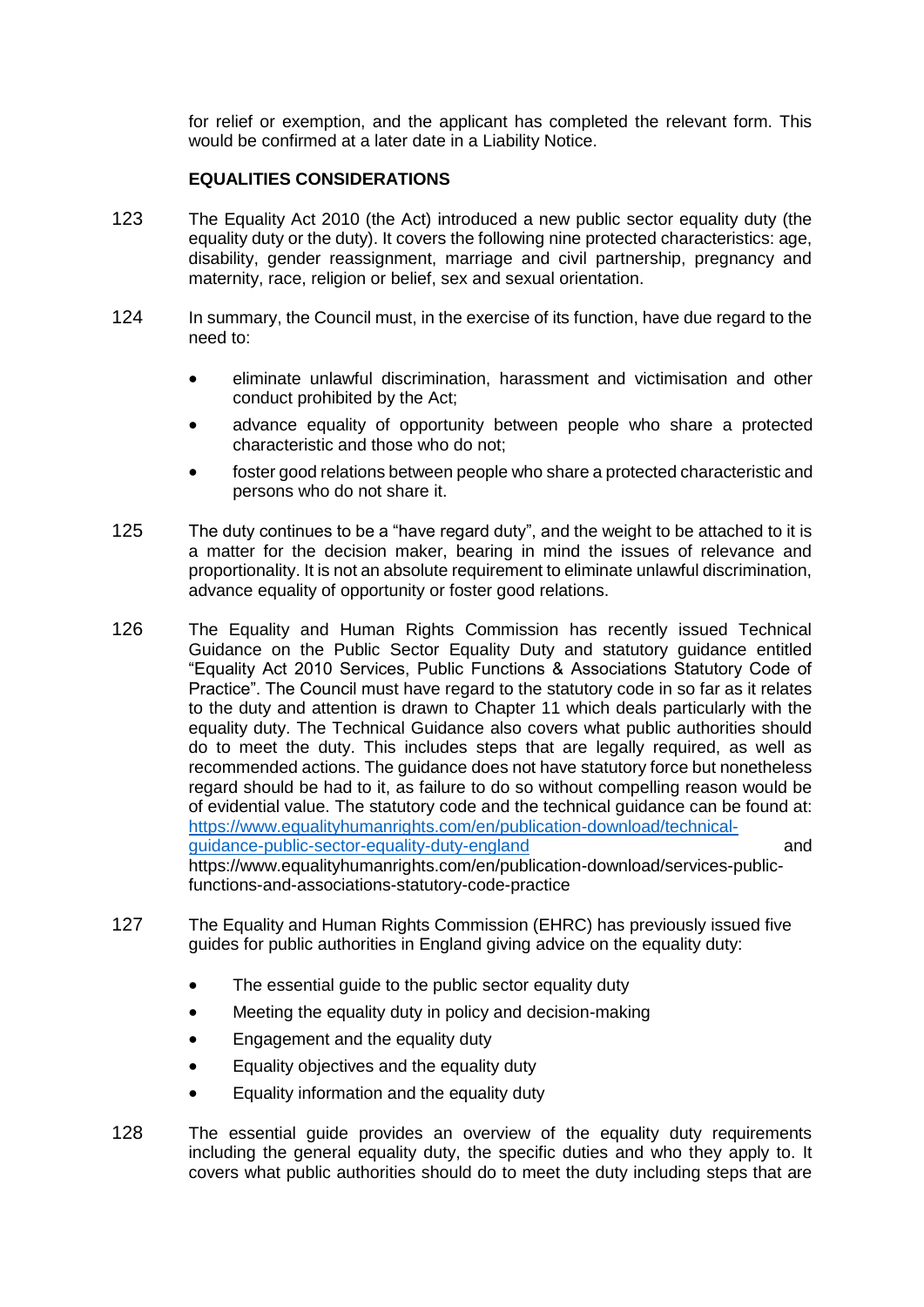legally required, as well as recommended actions. The other four documents provide more detailed guidance on key areas and advice on good practice. Further information and resources are available at: [https://www.equalityhumanrights.com/en/advice-and-guidance/public-sector](https://www.equalityhumanrights.com/en/advice-and-guidance/public-sector-equality-duty-guidance)[equality-duty-guidance](https://www.equalityhumanrights.com/en/advice-and-guidance/public-sector-equality-duty-guidance)

129 The planning issues set out above do not include any factors that relate specifically to any of the equalities categories set out in the Act, and therefore it has been concluded that there is no impact on equality.

# **HUMAN RIGHTS IMPLICATIONS**

- 130 In determining this application the Council is required to have regard to the provisions of the Human Rights Act 1998. Section 6 of the Human Rights Act 1998 prohibits authorities (including the Council as local planning authority) from acting in a way which is incompatible with the European Convention on Human Rights. ''Convention'' here means the European Convention on Human Rights, certain parts of which were incorporated into English law under the Human Rights Act 1998. Various Convention rights are likely to be relevant including:
	- Article 8: Respect for your private and family life, home and correspondence
	- Protocol 1, Article 1: Right to peaceful enjoyment of your property
- 131 This report has outlined the consultation that has been undertaken on the planning application and the opportunities for people to make representations to the Council as Local Planning Authority.
- 132 This application has the legitimate aim of providing a new three storey (including lower ground floor) rear extension, two storey side extension to facilitate the provision of eight self-contained flats (2 x 1 bedroom, 3 x 2 bedroom and 3 x 3 bedroom). The rights potentially engaged by this application, including respect for your private and family life, home and correspondence and the freedom to enjoy one's home are not considered to be unlawfully interfered with by this proposal.
- 133 Members need to satisfy themselves that the potential adverse amenity impacts are acceptable and that any potential interference with the above Convention Rights will be legitimate and justified. Both public and private interests are to be taken into account in the exercise of the Local Planning Authority's powers and duties. Any interference with a Convention right must be necessary and proportionate. Members must therefore, carefully consider the balance to be struck between individual rights and the wider public interest.

# **CONCLUSION**

- 134 This application has been considered in the light of policies set out in the development plan and other material considerations.
- 135 The proposal to convert the single dwelling-house to provide self-contained flats is a departure from the development plan with respect to Lewisham Development Management Local Plan (2014) Policy DM 3, however officers are satisfied that a conversion would be appropriate in this case, particularly as an extant permission for a similar scheme proposing the conversion of the host property to provide 6 residential units was granted permission in 2017. The principle of conversion therefore has already been agreed by the Council.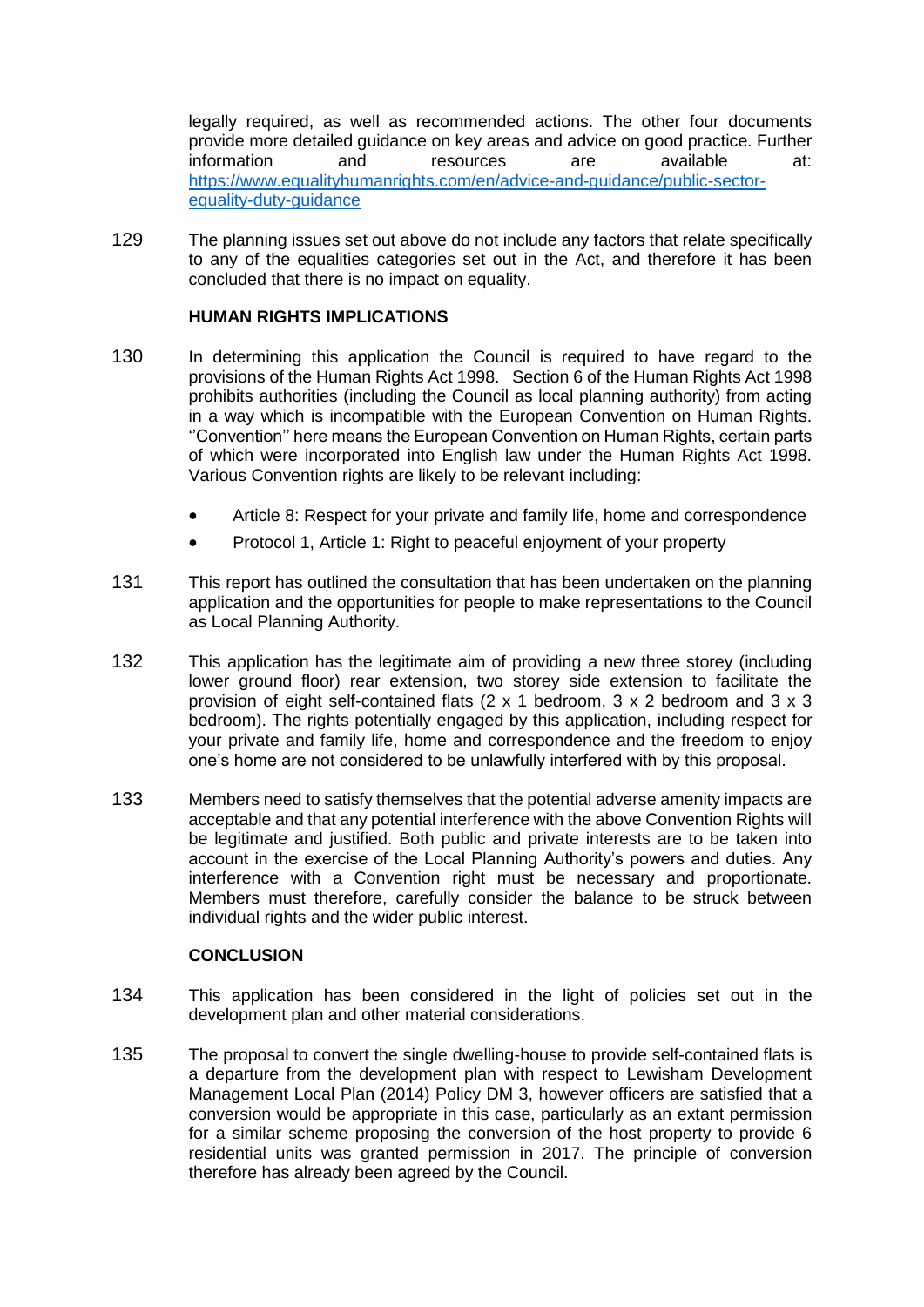- 136 In comparison with the 2017 approval, the current scheme would be similar in respect of the 3-storey rear extension and roof profile alterations, however two additional units would be provided within an enlarged lower ground floor area, with the formation of two front lightwells, and a 2-storey extension to the eastern side. The proposed external alterations are considered to be acceptable, and would not harm the character of the host building.
- 137 Officers consider the proposed development is acceptable in principle, of no significant harm to the character of the application site or surrounding area, or upon residential amenity, whilst rehabilitating the vacant building that has become structurally compromised in recent years. The proposed standard of accommodation would accord with Housing SPG standards.
- 138 The proposed conversion and associated works are therefore recommended for approval, subject to appropriate conditions.

# **RECOMMENDATION**

139 That the Committee resolve to **GRANT** planning permission subject to the following conditions and informatives:

### **CONDITIONS**

1. The development to which this permission relates must be begun not later than the expiration of three years beginning with the date on which the permission is granted.

**Reason:** As required by Section 91 of the Town and Country Planning Act 1990.

2. The development shall be carried out strictly in accordance with the application plans, drawings and documents hereby approved and as detailed below:

064-A-001 Rev 02; 064-A-010 Rev 03; 064-A-019 Rev 02; 064-A-020 Rev 02; 064-A-021 Rev 02; 064-A-022 Rev 02; 064-A-023 Rev 02; 064-A-030 Rev 01; 064-A-031 Rev 01; 064-A-032 Rev 01; 064-A-033 Rev 01; 064-A-034 Rev 01; 064-A-035 Rev 01; 227; 228; 229; 233; 234; (Received 19 June 2019);

221A; 222A; 223A; 224A; 225A; 226A; 230A; 231A; 232A; (Received 16 September 2019.)

**Reason:** To ensure that the development is carried out in accordance with the approved documents, plans and drawings submitted with the application and is acceptable to the local planning authority.

- 3. No development shall commence on site until such time as a Construction Management Plan has been submitted to and approved in writing by the local planning authority. The plan shall cover:-
	- (a) Dust mitigation measures
	- (b) The location and operation of plant and wheel washing facilities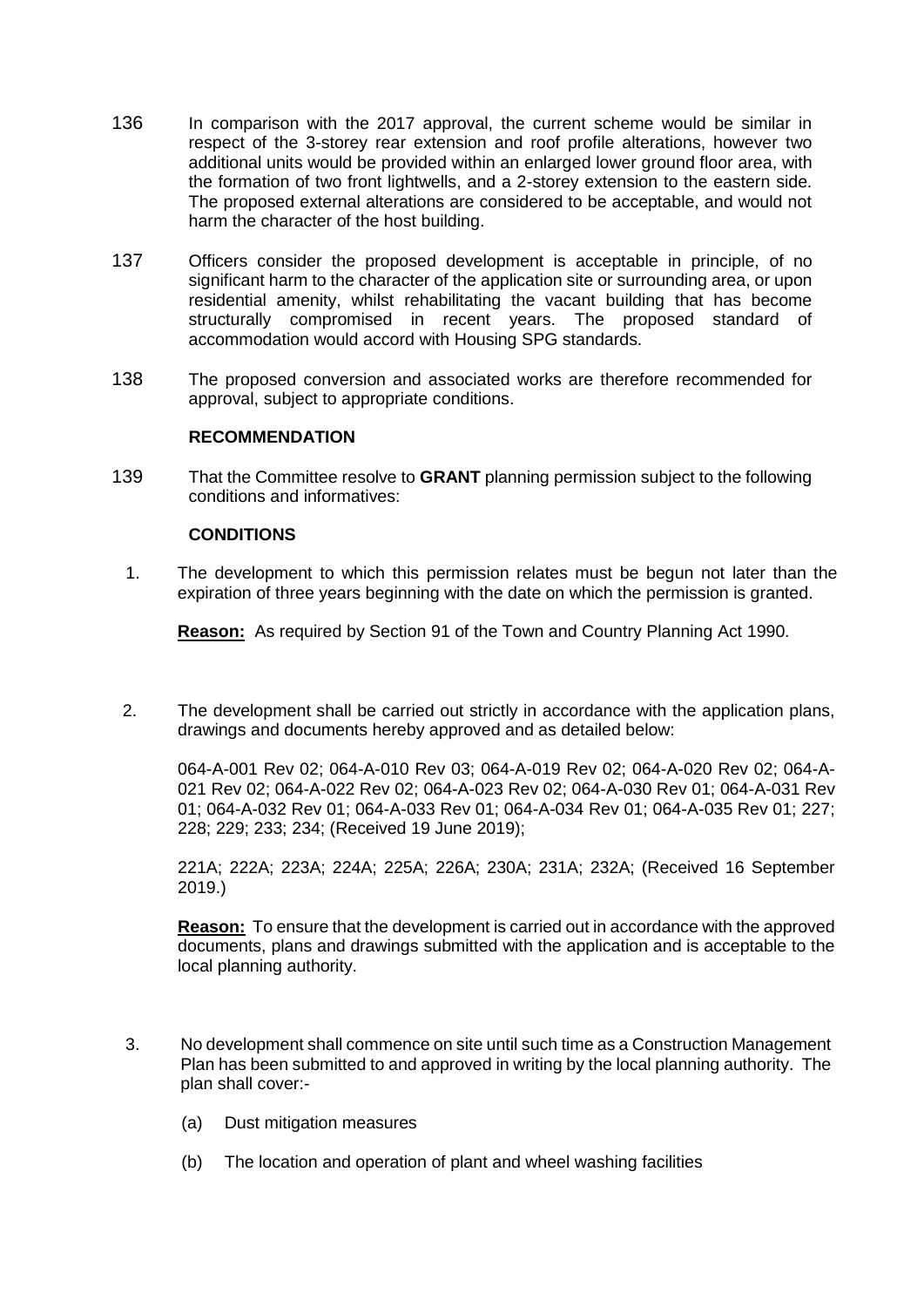- (c) Details of best practical measures to be employed to mitigate noise and vibration arising out of the construction process
- (d) Details of construction traffic movements including cumulative impacts which shall demonstrate the following:-
	- (i) Rationalise travel and traffic routes to and from the site.
	- (ii) Provide full details of the number and time of construction vehicle trips to the site with the intention and aim of reducing the impact of construction relates activity.
	- (iii) Measures to deal with safe pedestrian movement.
- (e) Security Management (to minimise risks to unauthorised personnel).
- (f) Details of the training of site operatives to follow the Construction Management Plan requirements.

The scheme shall thereafter be commenced in full accordance with the approved details.

**Reason:** In order that the local planning authority may be satisfied that the demolition and construction process is carried out in a manner which will minimise possible noise, disturbance and pollution to neighbouring properties and to comply with Policy 5.3 Sustainable design and construction, Policy 6.3 Assessing effects of development on transport capacity and Policy 7.14 Improving air quality of the London Plan (2015).

- 4. (a) No development above ground level shall commence until details of proposals for the storage of refuse and recycling facilities for each residential unit hereby approved, have been submitted to and approved in writing by the local planning authority.
	- (b) The facilities as approved under part (a) shall be provided in full prior to occupation of the development and shall thereafter be permanently retained and maintained.

**Reason**: In order that the local planning authority may be satisfied with the provisions for recycling facilities and refuse storage in the interest of safeguarding the amenities of neighbouring occupiers and the area in general, in compliance with Development Management Local Plan (November 2014) DM Policy 30 Urban design and local character and Core Strategy Policy 13 Addressing Lewisham waste management requirements (2011).

- 5. (a) Prior to first occupation, full details of the cycle parking facilities shall be submitted to and approved in writing by the local planning authority.
	- (b) No development above ground shall commence on site until the full details of the cycle parking facilities have been submitted to and approved in writing by the local planning authority.
	- (c) All cycle parking spaces shall be provided and made available for use prior to occupation of the residential units hereby granted and maintained thereafter.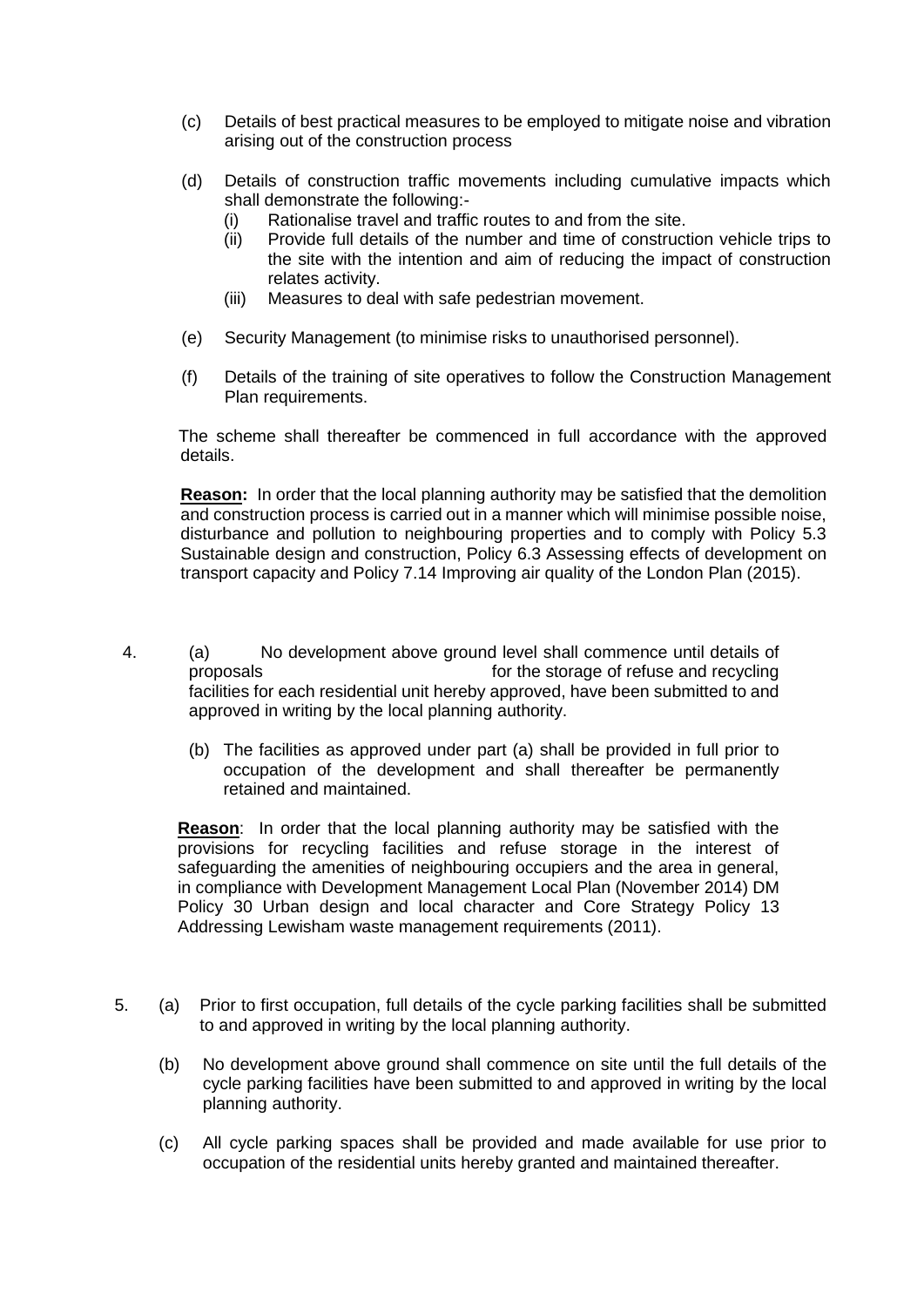**Reason:** In order to ensure adequate provision for cycle parking and to comply with Policy 14: Sustainable movement and transport of the Core Strategy (2011).

- 6. (a) No development above first floor shall commence on site until drawings showing hard landscaping of any part of the site not occupied by buildings (including details of permeability of hard surfaces) have been submitted and approved in writing by the local planning authority.
	- (b) All hard landscaping works which form part of the approved scheme under part (a) shall be completed prior to occupation of the development.

**Reason:** In order that the local planning authority may be satisfied as to the details of the proposal and to comply with Policies 5.12 Flood risk management and 5.13 Sustainable Drainage in the London Plan (2015), Policy 15 High quality design for Lewisham of the Core Strategy (June 2011) and Development Management Local Plan (November 2014) Policy 25 Landscaping and trees, and DM Policy 30 Urban design and local character.

- 7. (a) A scheme of soft landscaping (including details of any trees or hedges to be retained and proposed plant numbers, species, location and size of trees and tree pits, and planting measures to the front railings) and details of the management and maintenance of the landscaping for a period of five years shall be submitted to and approved in writing by the local planning authority prior to construction of the above ground works.
	- (b) All planting, seeding or turfing shall be carried out in the first planting and seeding seasons following the completion of the development, in accordance with the approved scheme under part (a). Any trees or plants which within a period of five years from the completion of the development die, are removed or become seriously damaged or diseased, shall be replaced in the next planting season with others of similar size and species.

**Reason:** In order that the local planning authority may be satisfied as to the details of the proposal and to comply with Core Strategy Policy 12 Open space and environmental assets, Policy 15 High quality design for Lewisham of the Core Strategy (June 2011), and DM Policy 25 Landscaping and trees and DM Policy 30 Urban design and local character of the Development Management Local Plan (November 2014).

- 8. (a) Details of the proposed boundary treatments including any gates, walls or fences shall be submitted to and approved in writing by the local planning authority prior to construction of the above ground works.
	- (b) The approved boundary treatments shall be implemented prior to occupation of the building and retained in perpetuity.

**Reason:** To ensure that the boundary treatment is of adequate design in the interests of visual and residential amenity and to comply with Policy 15 High quality design for Lewisham of the Core Strategy (June 2011) and DM Policy 30 Urban design and local character of the Development Management Local Plan (November 2014).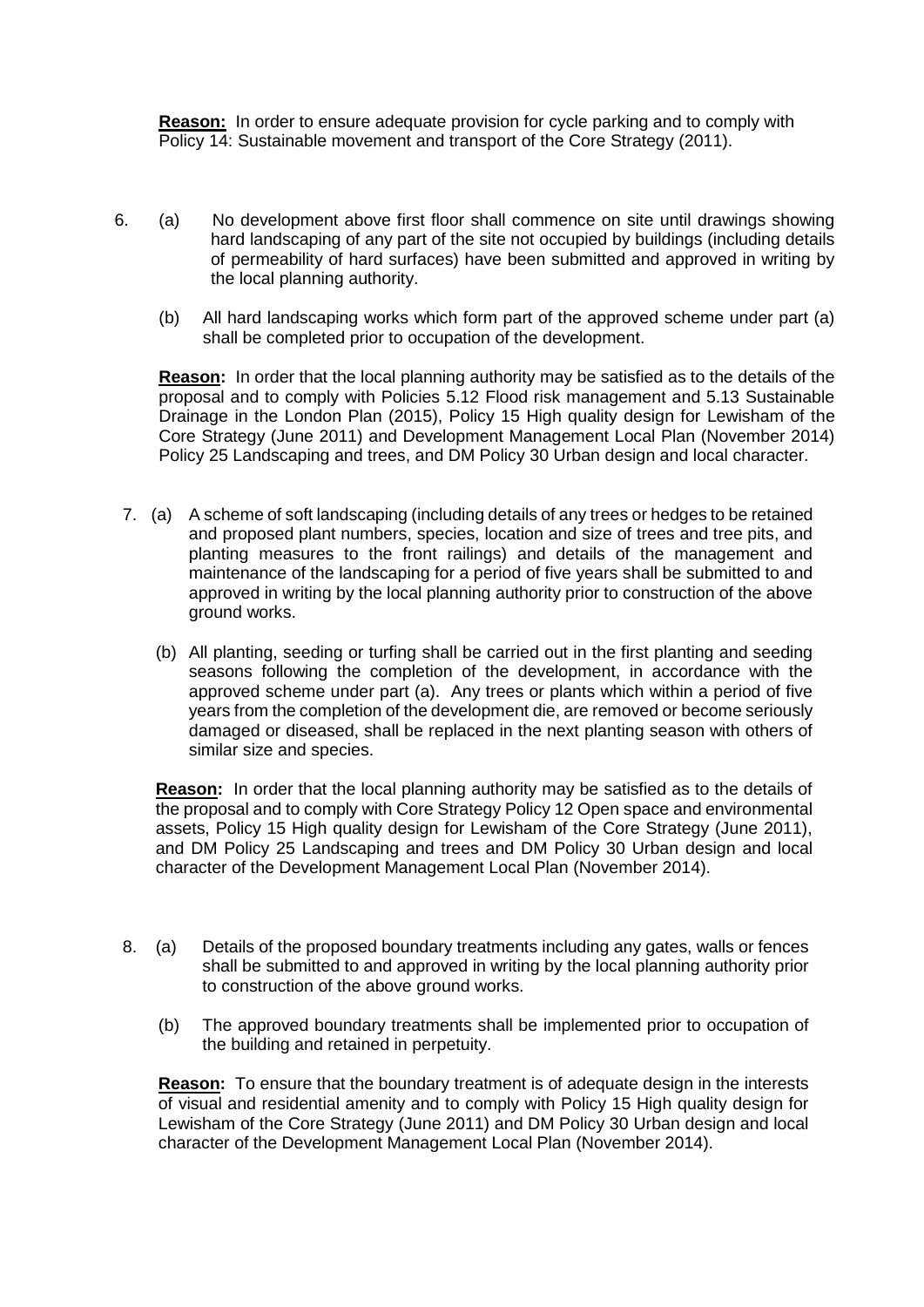9. Notwithstanding the Town and Country Planning (General Permitted Development) Order 2015 (or any Order revoking, re-enacting or modifying that Order), no satellite dishes shall be installed on the south, east and west elevations or the roof of the building.

**Reason:** In order that the local planning authority may be satisfied with the details of the proposal and to accord with Policy 15 High quality design for Lewisham of the Core Strategy (June 2011) and DM Policy 30 Urban design and local character of the Development Management Local Plan (November 2014).

10. Notwithstanding the Town and Country Planning (General Permitted Development) Order 2015 (or any Order revoking, re-enacting or modifying that Order), no plumbing or pipes, other than rainwater pipes, shall be fixed on the front elevation of the building.

**Reason:** In order that the local planning authority may be satisfied with the details of the proposal and to accord with Policy 15 High quality design for Lewisham of the Core Strategy (June 2011) and DM Policy 30 Urban design and local character of the Development Management Local Plan (November 2014).

 11. The whole of the amenity space (including balconies and loggias) as shown on the drawings hereby approved shall be provided prior to first occupation, and retained permanently for the benefit of the occupiers of the residential units hereby permitted.

**Reason:** In order that the local planning authority may be satisfied as to the amenity space provision in the scheme and to comply with Policy 15 High quality design for Lewisham of the Core Strategy (June 2011) and DM Policy 32 Housing Design, layout and space standards DM Policy 3 Conversion of a single family house to two or more dwellings of the Development Management Local Plan (November 2014).

 12. The whole of the car parking accommodation shown on drawing no.232A hereby approved shall be provided prior to the occupation of any dwelling and retained permanently thereafter

**Reason:** To ensure the permanent retention of the spaces for parking purposes, to ensure that the use of the building does not increase on-street parking in the vicinity and to comply with Policies 1 Housing provision, mix and affordability and 14 Sustainable movement and transport of the Core Strategy (June 2011), DM Policy 29 Car Parking of the Development Management Local Plan, (November 2014), and Table 6.2 of the London Plan (2016).

13. No deliveries in connection with construction works shall be taken at or despatched from the site other than between the hours of 8 am and 6 pm on Mondays to Fridays and 8 am and 1 pm on Saturdays and not at all on Sundays or Public Holidays.

**Reason:** In order to safeguard the amenities of adjoining occupants at unsociable periods and to comply with Paragraph 120 of the National Planning Policy Framework and DM Policy 26 Noise and Vibration, and DM Policy 32 Housing design, layout and space standards of the Development Management Local Plan (November 2014).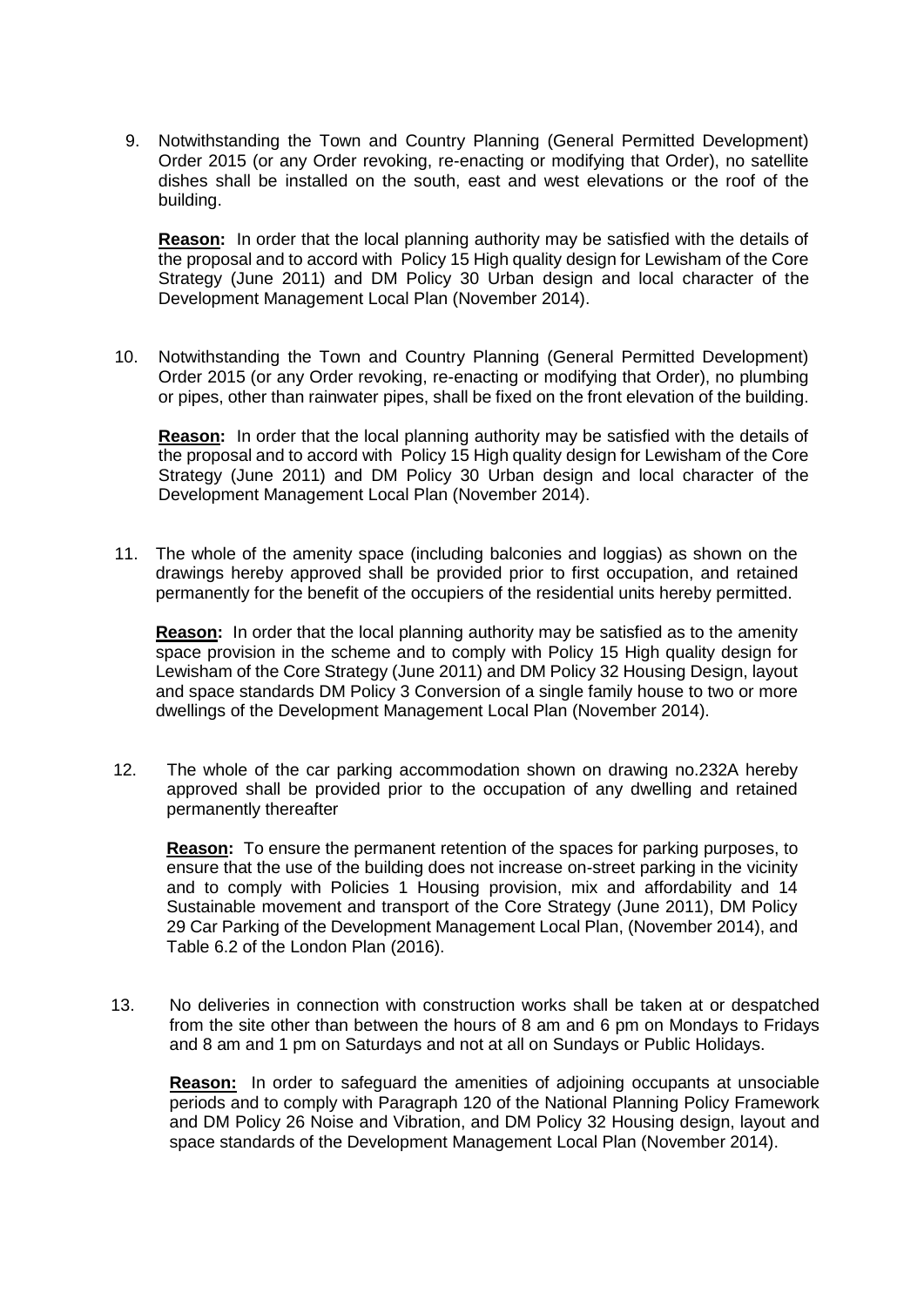- 14. (a) No development beyond piling shall commence on site until the Parking Management Plan indicating how the proposed car parking spaces will be allocated to the future residents has been submitted to and approved in writing by the local planning authority.
	- (b) The Parking Management Plan shall be implemented prior to occupation of the building and retained in perpetuity.

**Reason:** In order to ensure adequate provision of car parking spaces for family size units and to comply with Policy 14: Sustainable movement and transport of the Core Strategy (2011).

- 15. (a) No development above ground level shall commence until details of proposals for the storage of refuse and recycling facilities for each residential unit hereby approved, have been submitted to and approved in writing by the local planning authority.
	- (b) The facilities as approved under part (a) shall be provided in full prior to occupation of the development and shall thereafter be permanently retained and maintained.

**Reason**: In order that the local planning authority may be satisfied with the provisions for recycling facilities and refuse storage in the interest of safeguarding the amenities of neighbouring occupiers and the area in general, in compliance with Development Management Local Plan (November 2014) DM Policy 30 Urban design and local character and Core Strategy Policy 13 Addressing Lewisham waste management requirements (2011).

16. The development hereby approved shall not be occupied until the existing accesses have been closed, the highway reinstated and the new access has been constructed in accordance with the permitted plans, as shown on Plan no.232A.

**Reason:** To confine access to the permitted points in order to ensure that the development does not prejudice the free flow of traffic or conditions of general safety along the neighbouring highway and to comply with the Policy 14 Sustainable movement and transport of the Core Strategy (June 2011).

17. No development beyond piling shall commence on site until a detailed schedule and an on-site sample board of all external materials and finishes/ windows and external doors/ roof coverings to be used on the building has been reviewed and approved in writing by the local planning authority. The development shall be carried out in accordance with the approved details.

**Reason:** To ensure that the local planning authority may be satisfied as to the external appearance of the building and to comply with Policy 15 High quality design for Lewisham of the Core Strategy (June 2011) and Development Management Local Plan (November 2014) DM Policy 30 Urban design and local character, DM Policy 31 Alterations and extensions to existing buildings including residential extensions and